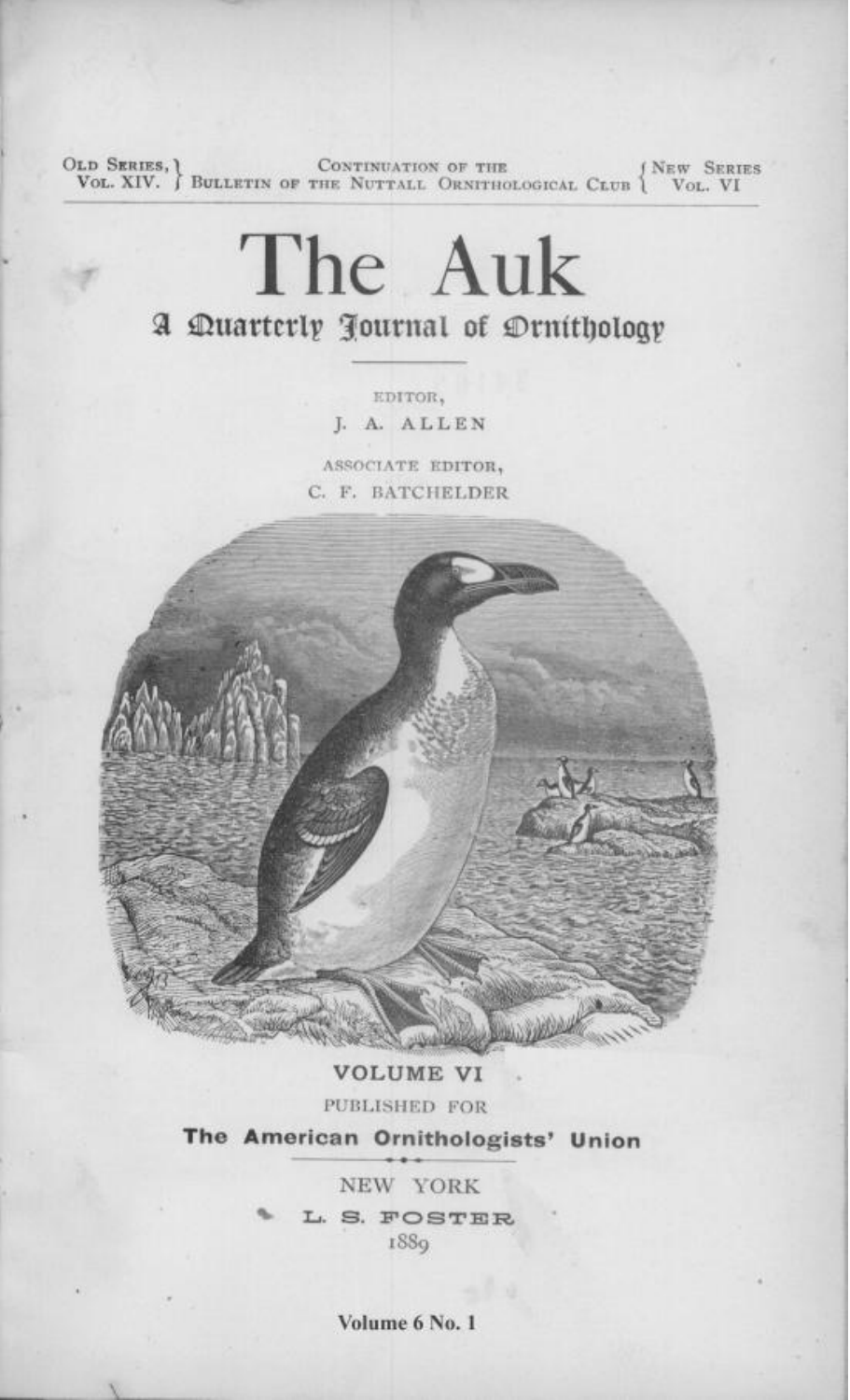OLD SERIES, CONTINUATION OF THE VOL. XIV. J BULLETIN OF THE NUTTALL ORNITIIOLOGICAL CLUB \ VOL. VI

## The Auk A Duarterly Journal' of Drnithology

EDITOR.

J. A. ALLEN

ASSOCIATE EDITOR, C. F. BATCHELDER



VOLUME VI PUBLISHED FOR

The American Ornithologists' Union

NEW YORK L. S. FOSTER 188<sub>9</sub>

**SAN SERIES CONSTRUCTION**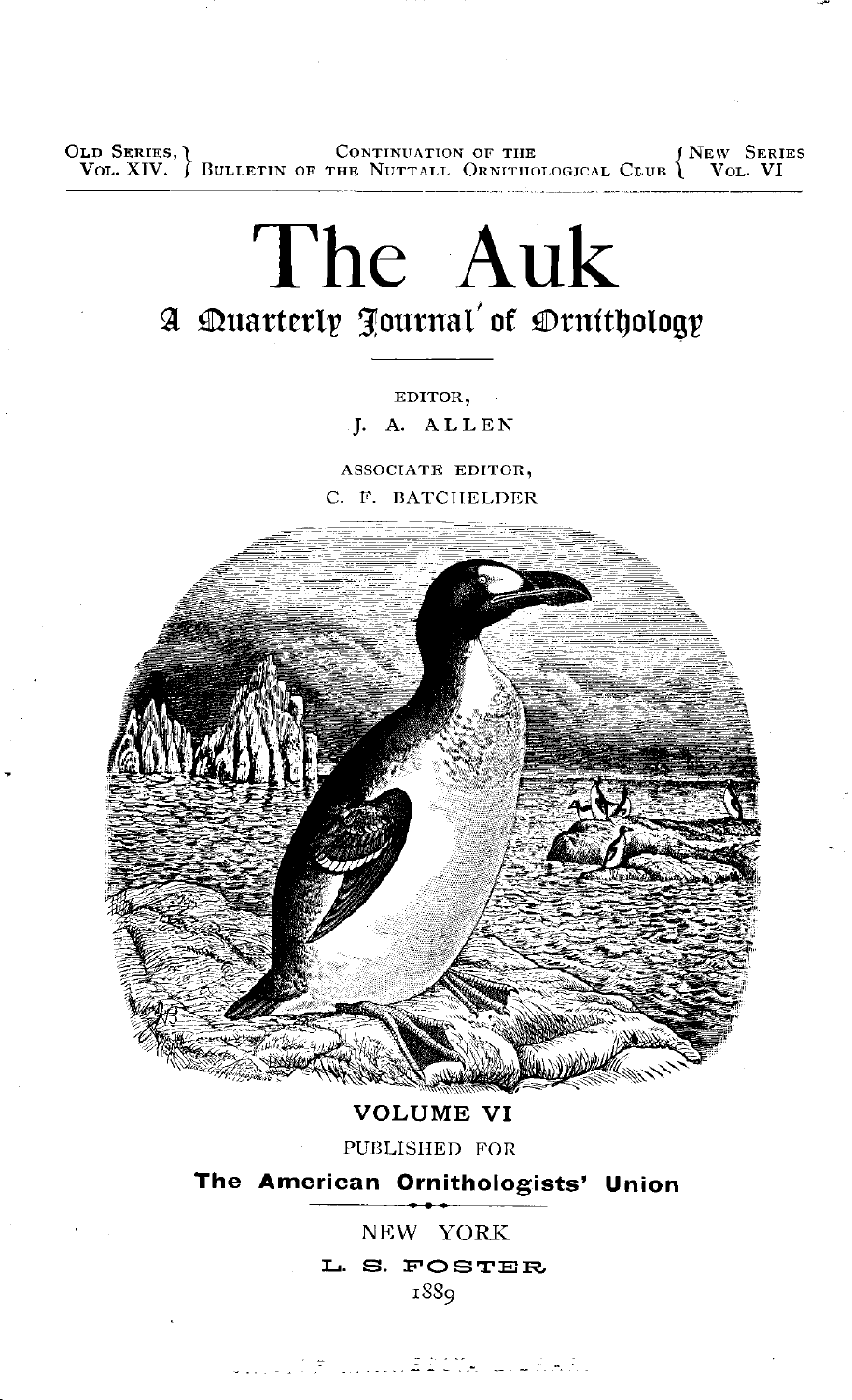## CONTENTS OF VOLUME VI.

#### NUMBER I.

|                                                                                                    | PAGE        |
|----------------------------------------------------------------------------------------------------|-------------|
| THE BOOMING OF THE BITTERN. By <i>Bradford Torrey</i>                                              | $\mathbf I$ |
| THE MAIN DIVISIONS OF THE SWIFTS. By Frederic A. Lucas . 8                                         |             |
| A SUMMARY OF OBSERVATIONS ON THE BIRDS OF THE GULF COAST                                           |             |
| OF FLORIDA. By W. E. D. Scott. 13                                                                  |             |
| AN ACCOUNT OF THE BREEDING HABITS OF Puffinus auduboni IN                                          |             |
| THE ISLAND OF GRENADA, WEST INDIES, WITH A NOTE ON                                                 |             |
| Zenaida rubripes. By George N. Lawrence (march cases) 3.19                                         |             |
| BIRDS OF CARROLL COUNTY, INDIANA. By Barton W. Evermann . 22                                       |             |
| A LIST OF THE BIRDS COLLECTED BY MR. C. J. MAYNARD IN THE                                          |             |
| ISLANDS OF LITTLE CAYMAN AND CAYMAN BRACK, WEST IN-                                                |             |
| DIES. By Charles B. Cory 30                                                                        |             |
| NOTES ON THE HABITS, NESTS, AND EGGS OF Dendragapus obscu-                                         |             |
| rus fuliginosus RIDGW., THE SOOTY GROUSE. By Capt. Charles                                         |             |
| $E.$ Bendire $\qquad \qquad \ldots \qquad \qquad \ldots \qquad \qquad \ldots \qquad \qquad \ldots$ |             |
| ON THE SUMMER BIRDS OF BERKSHIRE COUNTY, MASSACHUSETTS.                                            |             |
|                                                                                                    |             |
| REMARKS UPON ABNORMAL COLORING OF PLUMAGE OBSERVED IN                                              | 39          |
| SEVERAL SPECIES OF BIRDS. By $Geo. N$ . Lawrence                                                   | 46          |
| NOTES ON THE BIRDS OF WHITE TOP MOUNTAIN, VIRGINIA. By                                             |             |
|                                                                                                    |             |
| William C. Rives, $\forall r$ , M. D. (a) $\therefore$ (b) $\therefore$ (c) $\therefore$ (c)       | 50          |
| A NEW NAME FOR THE SPECIES OF Sporophila FROM TEXAS, GEN-                                          |             |
| ERALLY KNOWN AS S. morelleti. By George N. Lawrence                                                | .53         |
| SIXTH CONGRESS OF THE AMERICAN ORNITHOLOGISTS' UNION                                               | 55          |

#### RECENT LITERATURE.

Cooke's 'Report on Bird Migration in the Mississippi Valley,' 58;<br>Nelson's Report upon Natural History Collections made in<br>Alaska, 61; Jordan's New Manual of Vertebrates, 63; Sharpe's<br>'Birds in Nature,' 63; Birds of Nova S Received, 65.

## 1401304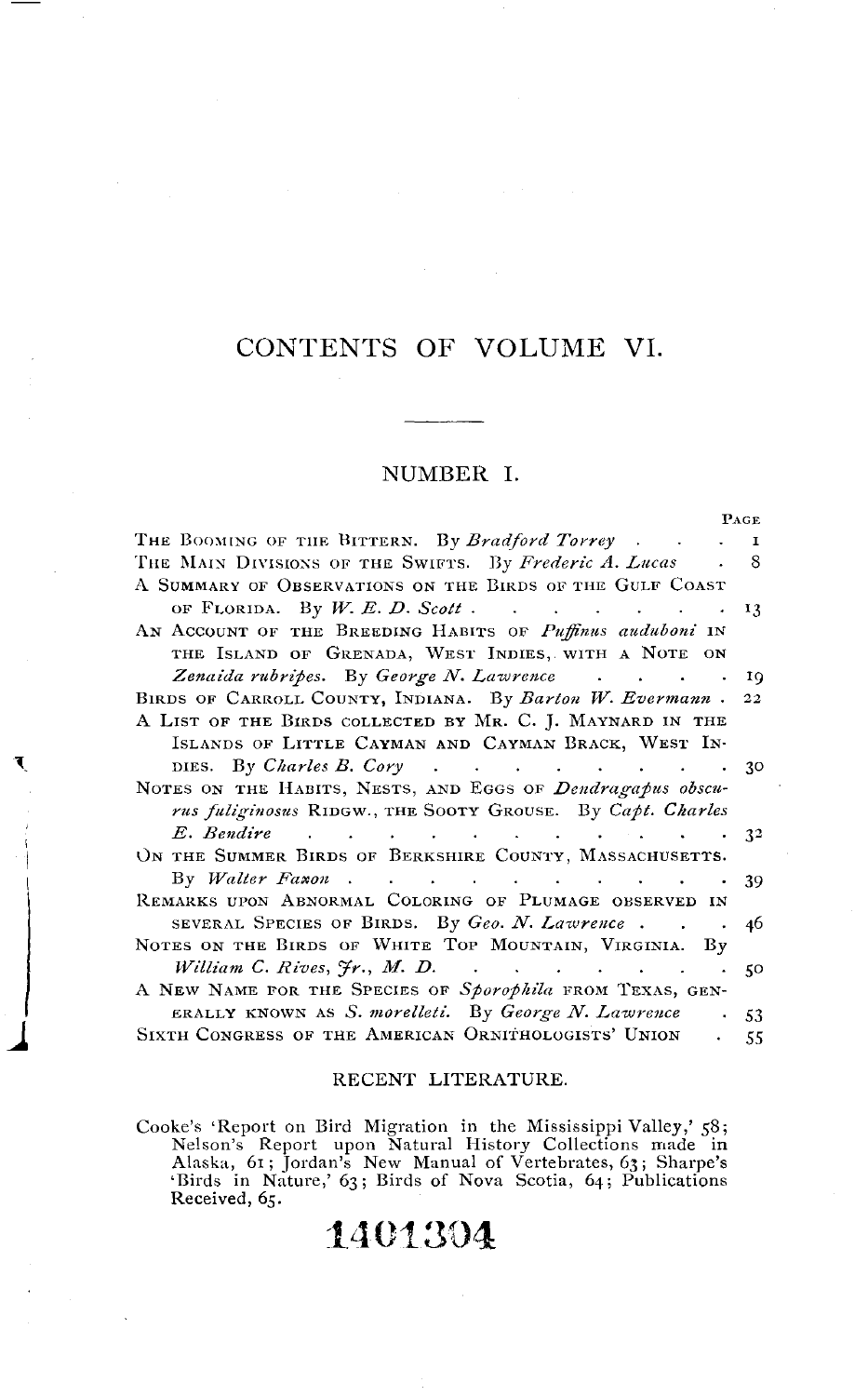#### Contents of Volume VI.

#### GENERAL NOTES.

The present Status of Forster's Tern as a Bird of New England, 66; Notes on Brewster's and the Blue-footed Gannet, 67; Histrionicus *histrionicus* on Long Island, New York, 67; *Chen carrilescens* in Massachusetts, 68; Baird's Sandpiper in Central New York, 68; The Northern Phalarope (Phalaropus lobatus) in the Franconia Mountains, New Hampshire, 68; Occurrence of the Western Mountains, New Trainsparise, too, Occurrence of the Coast of<br>Massachusetts, 69; Sandpipers at Sea—A Correction, 69; Re-<br>markable flight of Killdeer (*Ægialitis vocifera*) near Portland,<br>Maine, 69; Note on *Ægialitis meloda* Turkey Buzzard in Massachusetts, 70; Krider's Hawk (Buteo borealis kriderii) on the Coast of Georgia, 70; First Description of the Egg of Glaucidium phalanoides, Ferruginous Pygmy Owl,<br>70; [A New Generic Name for the Elf Owl], 71; Sphyrapicus ruber Breeding in Coniferous Trees, 71; Occurrence of Traill's Flycatcher near Washington, D. C., 71; Early Appearance of<br>Enpidonax minimus at Portland, Maine, 71; Second Occurrence of the Prairie Horned Lark in Eastern Massachusetts, 71; Molothrus ater in Massachusetts in December, 72; The Cowbird as a Flydestroyer, 72; Notes upon the Sudden Appearance in Numbers of the Evening Grosbeak at Fort Wingate, New Mexico, 72; Logand British at Bridgeport, Connection 72; Log-<br>gerhead Shrike at Bridgeport, Connecticut, 74; First Occurrence<br>of the Philadelphia Vireo near Washington, D. C., 74; Unusual<br>Nesting Site of *Dendroica virens*, 74; A Rare Bi 75; Troglodytes aëdon, House Wren, Breeding in a Sand Bank, 76; Saxicola ananthe in Louisiana, 76; Summer Birds at Bridgewater and Moultonboro', New Hampshire, 76.

#### CORRESPONDENCE.

The proper Name for the Genus *Melanipitta* of Schlegel, 79.

#### NOTES AND NEWS.

Obituary.-Henry Stevenson, 79; Count August Friedrich Marschall, 80; Nicolas Michaïlovitch Prejevalsky, 80; Thure Kumlien. 81; William T. Breese, 81; Supplement to the A. O. U. Check-List, 81; Abridged Edition of the Check List, 81; Birds that are to be Discussed at the Next Meeting of the A.O. U., 82; A Uniform Method for Measuring Birds, 82; Incorporation of the A.O.U., 82; Nuttall Ornithological Club, 83; Second Congress of the International Ornithological Committee, 83; Metric System in Ornithology, 84; Recent Ornithological Explorations, 84.

#### NUMBER II.

PAGE

| DESCRIPTIONS OF SUPPOSED NEW BIRDS FROM WESTERN NORTH   |  |  |  |
|---------------------------------------------------------|--|--|--|
| AMERICA AND MEXICO. By William Brewster 85              |  |  |  |
| ON THE SUMMER BIRDS OF BERKSHIRE COUNTY, MASSACHUSETTS. |  |  |  |
| By Walter Faxon 99                                      |  |  |  |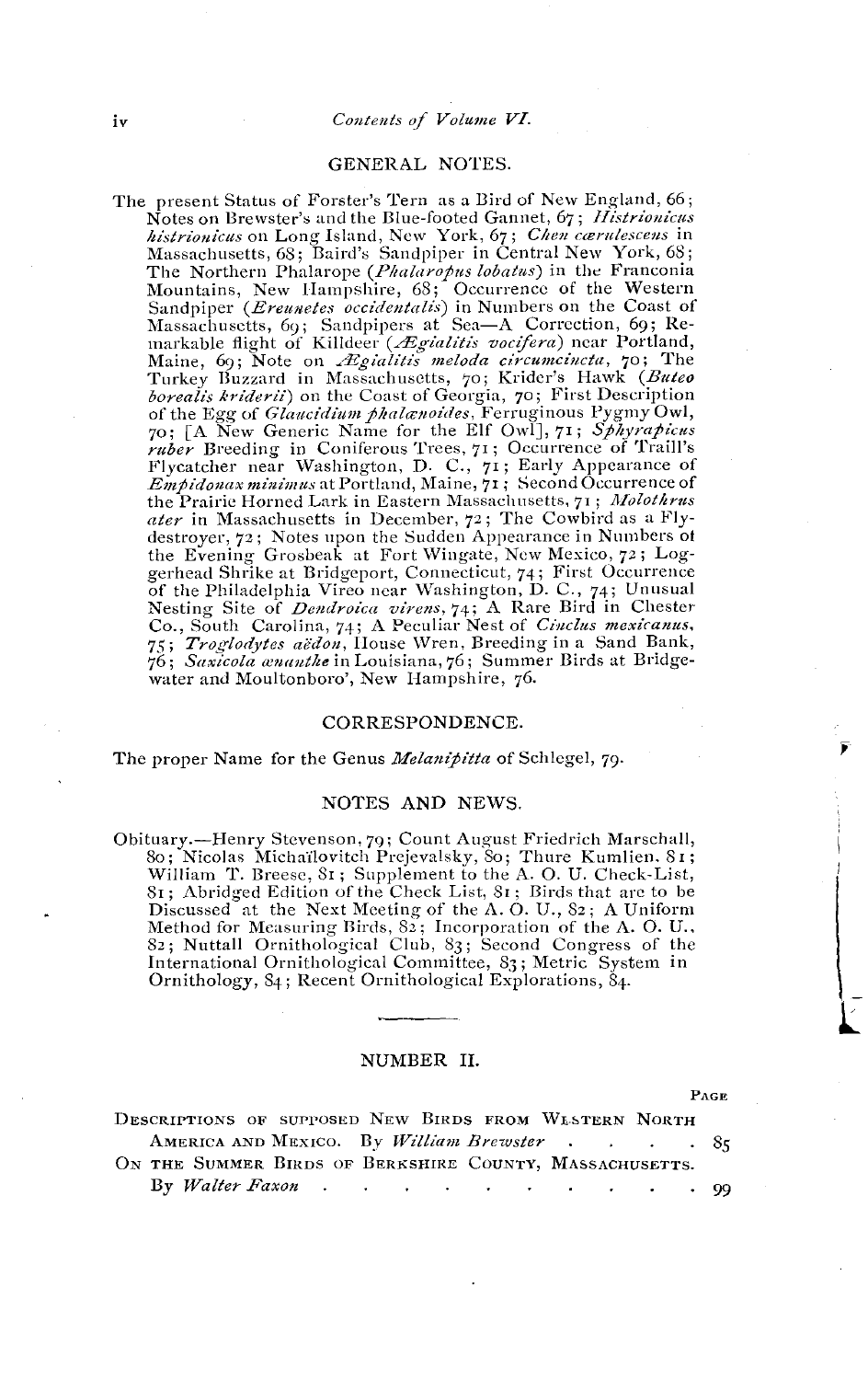Contents of Volume VI.

| NOTES ON THE GENERAL HABITS, NESTS AND EGGS OF THE GENUS                  |  |
|---------------------------------------------------------------------------|--|
| Passerella. By Capt. Charles E. Bendire 107                               |  |
| NOTES ON THE SUMMER BIRDS OF THE RESTIGOUCHE VALLEY, NEW                  |  |
| BRUNSWICK. By <i>John Brittain</i> and <i>Philip Cox</i> , <i>Jr.</i> 116 |  |
| NOTES ON WESTERN NORTH CAROLINA BIRDS. By W. A. Feffries                  |  |
| and $\mathcal{F}$ . A. $\mathcal{F}$ effries 119                          |  |
| ADDITIONS TO THE CATALOGUE OF THE BIRDS OF KANSAS, WITH                   |  |
| NOTES IN REGARD TO THEIR HABITS. By N. S. $G \circ ss$ . 122              |  |
| BIRD NOTES FROM LITTLE GULL ISLAND, SUFFOLK CO., N.Y. By                  |  |
| Basil Hicks Dutcher 124                                                   |  |
| BIRD NOTES FROM LONG ISLAND, NEW YORK. By William                         |  |
| Dutcher 131                                                               |  |
| GRAPHIC REPRESENTATION OF BIRD MIGRATION. By Witmer                       |  |
|                                                                           |  |
| NOTES ON THE BIRDS OF THE MAGDALEN ISLANDS. By Dr. Louis P.               |  |
| $Bishop$ and $I44$                                                        |  |
| DESCRIPTION OF THE SUPPOSED NEST AND EGGS OF Zontrichia quer-             |  |
| ula, HARRIS'S SPARROW. By Capt. Charles E. Bendire 150                    |  |
| $\Lambda$ Summary of Observations on the Birds of the Gulf Coast of       |  |
| FLORIDA. By W. E. D. Scott 152                                            |  |
| Records of RARE BIRDS AT KEY WEST, FLORIDA, AND VICINITY,                 |  |
| WITH A NOTE ON THE CAPTURE OF A DOVE (Geotrygon mon-                      |  |
| tana) NEW TO NORTH AMERICA. By W. E. D. Scott. 160                        |  |
| THE CLAPPER RAILS OF THE UNITED STATES AND WEST INDIES                    |  |
| COMPARED WITH Rallus longirostris OF SOUTH AMERICA. By                    |  |
| George B. Sennett 161                                                     |  |
| RESTORATION OF AN AUDUBONIAN FORM OF Geothlypis trichas TO                |  |
| THE AMERICAN AVIFAUNA. By E. M. Hasbrouck (a) 167                         |  |

#### RECENT LITERATURE.

Supplement to the A.O.U. Code of Nomenclature and Check-List of North American Birds, 168; The Abridged A.O.U. Check-List, 169; Warren's 'Birds of Pennsylvania,' 170; Ridgway on New or Little known American Birds, 171; Bendire on the Nests and Eggs of Rare Species of North American Birds, 173; Lawrence on a New Species of American Bird, 173; Stejneger on the Japanese<br>Creepers, 173; Beckham on the Birds of Southwestern Texas, 173; Minor Ornithological Publications, 174; Publications Received, 184.

#### GENERAL NOTES.

Sterna paradisca-A Correction, 186; The Wood Ibis in Indiana, *rha paradised*—A Correction, i.e., i.e. wood fils in Indiana,<br>1865, Additional Notes on the Bittern, 187; Tringa barrdii on<br>Long Island Sound, 189; Note on the First Plumage of Coli-<br>nus ridgwayi, 189; Another Saw-whet O Chestnut-collared and Lapland Longspurs on Long Island, N.Y., 190; Breeding of Habia ludoviciana in Niagara County, New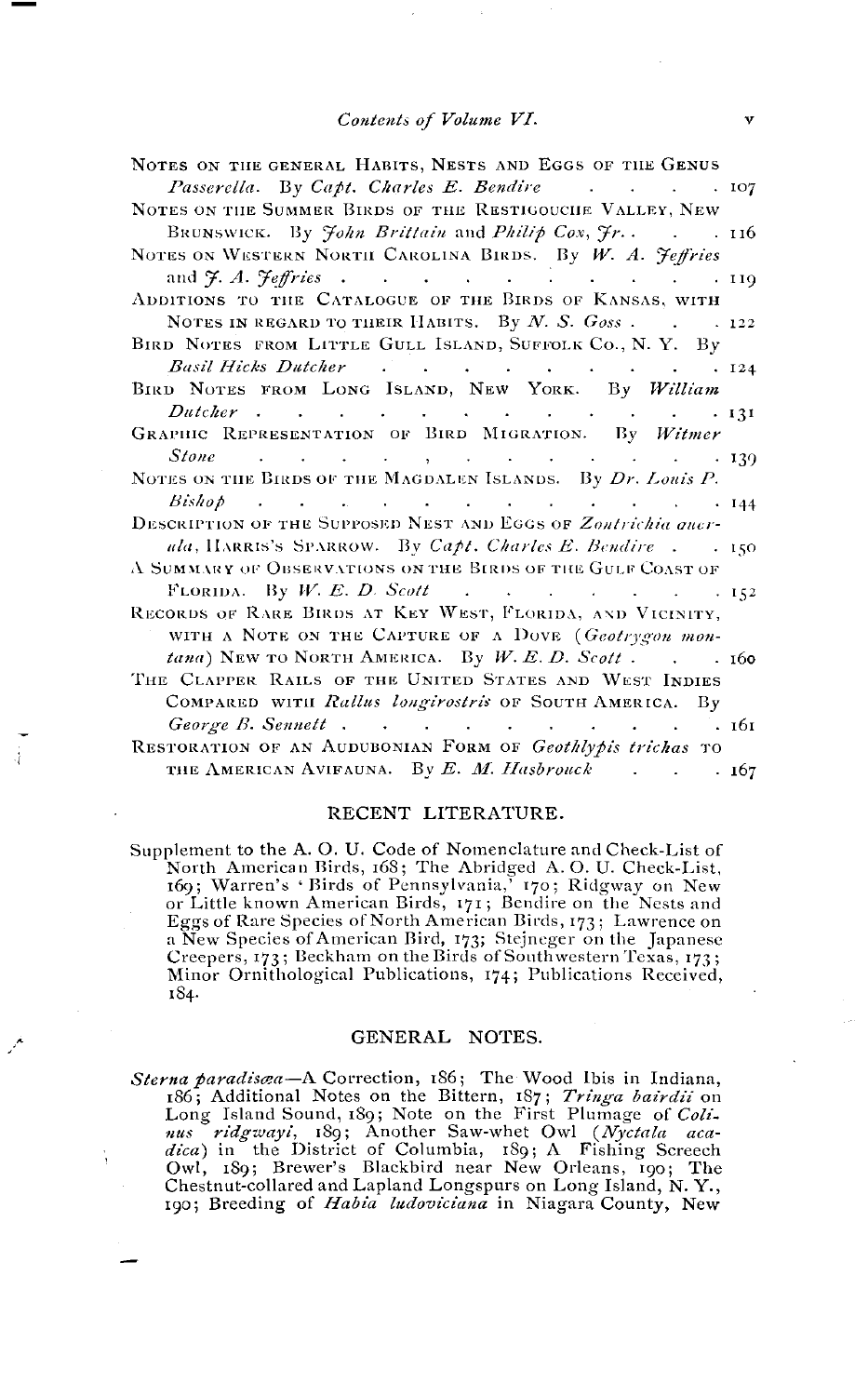York, 191; Calamospiza melanocorys on Long Island, N.Y., 192; Loggerhead Shrike at Bridgeport, Conn. - A Correction, ry, Elementary and Share a Bruggport, Count. — A Correction,<br>and H. lawrences' in Connecticut in the Spring of 1888, 192;<br>and H. lawrences' in Connecticut in the Spring of 1888, 192;<br>The Connecticut Warbler in Vermont, 193 Birds, 194; Costal Variations in Birds, 195.

#### SCIENTIFIC SOCIETIES.

Linnæan Society of New York, 196.

#### NOTES AND NEWS.

Obituary.-Thure Ludwig Theodor Kumlien, 204; S. Lowell Elliott, 206; Richard Spaulding Wray, 206; Maynard's 'Eggs of North<br>American Birds' and 'Contributions to Science, 206; 'Ornithologists' and Oölogists' Semi-Annual', 206; 'Hawkeye Ornithologist<br>and Oölogist', 207; 'The Curlew,' 207; A List of the Birds of Minnesota, 207; California Ornithological Club, 207; Kent Scientific Institute, 208; Officers of the California Academy of Sciences, 208; Specimens for Examination at the Next Meeting of the A. O. U., 208; Ornithological Explorations, 208; Dr. R. W. Shufeldt, 208.

#### NUMBER III.

| 'AGE |
|------|

| <b>DESCRIPTION OF SUPPOSED NEW SPECIES OF HUMMINGBIRDS BELONG-</b>                                             |
|----------------------------------------------------------------------------------------------------------------|
| ING TO THE GENERA Amazilia AND Eriocnemis. By D. G. Elliot,                                                    |
| $F. R. S. E.$ 200                                                                                              |
| SOME ACCOUNT OF THE BIRDS OF SOUTHERN GREENLAND, FROM                                                          |
| THE MSS. OF A. HAGERUP. Edited by Montague Chamberlain. 211                                                    |
| NOTES ON WEST INDIAN BIRDS. By Charles B. Cory 218                                                             |
| BIRDS OBSERVED AT SANTA BARBARA, CALIFORNIA. By W. A.                                                          |
| ${\cal F}$ effries 220                                                                                         |
| ON THE HIATUS EXISTING BETWEEN THE BREEDING RANGES OF                                                          |
| THE LOGGERHEAD AND WHITE-RUMPED SHRIKES. By G. H.                                                              |
| $Ragsdale \cdot \cdot \cdot \cdot \cdot \cdot \cdot \cdot \cdot \cdot \cdot \cdot \cdot \cdot \cdot \cdot 224$ |
| Picicorvus columbianus (WILS.), CLARKE'S NUTCRACKER. ITS NEST                                                  |
| AND EGGS, ETC. By Capt. Charles E. Bendire. 226                                                                |
| SUMMER BIRDS OF EASTLAND COUNTY, TEXAS. By E. M. Has-                                                          |
|                                                                                                                |
| A BIRD WAVE. By <i>Philip Cox</i> , $\mathcal{F}r$ . 241                                                       |
| ON THE SPECIFIC IDENTITY OF Buteo brachyurus AND Buteo fuli-                                                   |
| ginosus, WITH ADDITIONAL RECORDS OF OCCURRENCE IN FLORI-                                                       |
| $_{\text{DA}}$ By W, E. D. Scott. 243                                                                          |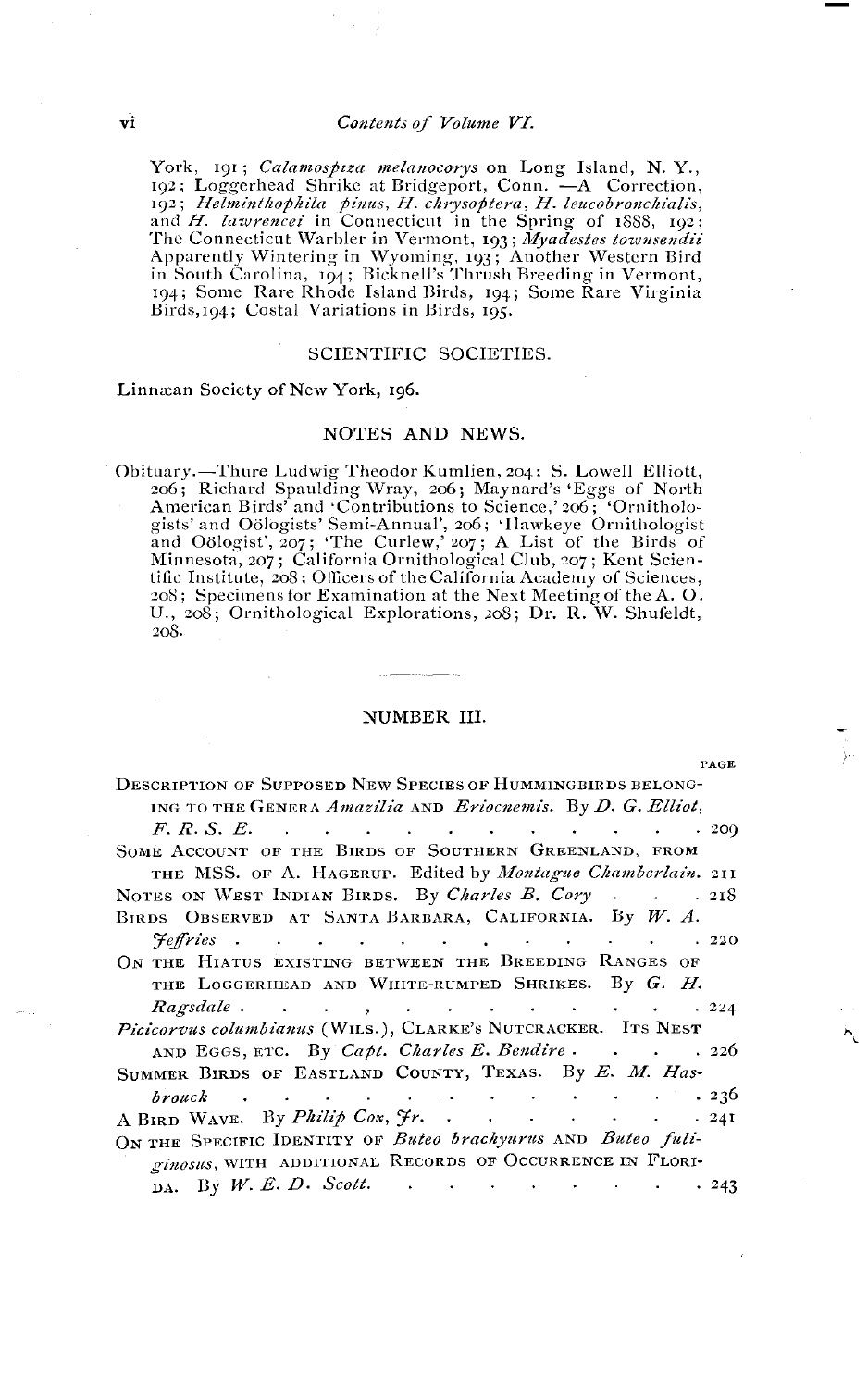- A SUMMARY OF OBSERVATIONS ON THE BIRDS OF THE GULF COAST OF FLORIDA. By  $W. E. D. Scott.$  $\cdot$   $.245$
- AN UNDESCRIBED SUBSPECIES OF Dryobates pubescens. By C. F. Batchelder  $\mathbf{L} = \mathbf{L}$  $\sim 10^{-1}$  $\sim 10^{11}$  m  $^{-1}$  $\sim$  100  $\sim$  $.253$  $\sim$  $\sim$
- AN UNUSUAL FLIGHT OF KILLDEER PLOVET (*Ægialitis vocifera*) ALONG THE NEW ENGLAND COAST. By Dr. Arthur P. Chadbourne. . .  $\mathcal{A}$  and  $\mathcal{A}$  are  $\mathcal{A}$  and  $\mathcal{A}$  $.255$  $\sim$  100  $\sim$  $\sim 10^{-11}$

A NEW SPECIES OF DUCK FROM TEXAS. By George B. Sennett  $.263$ 

#### RECENT LITERATURE.

Cory's Birds of the West Indies, 265; Sclater's Catalogue of the Mesomyodian Passeres, 266; Sclater and Hudson's 'Argentine Ornithology,' 268; Gould's 'Birds of New Guinea,' 269; Bird Migration in the Mississippi Valley, b lications Received, 272.

#### GENERAL NOTES.

The Florida Gallinule Breeding in Vermont, 273; The Killdeer Plover (*Ægialitis vocifera*) wintering on the New England Coast, 274; The Wild Turkey in the North Carolinia Mountains, 275; 274; The Wild Turkey in the North Carolinia Mountains, 275;<br> *Bitteo brackywrits* in Florida, 275; A Hawk bearing a Legend, 276;<br> *Micropallas whitneyi*, Elf Owl, taken in Texas, 276; Antros-<br> *tomus vociferus* in Porto R plumbea at Palm Springs, California, 280; Winter Notes from Portland, Maine, 280.

#### CORRESPONDENCE.

A Suggestion to the A. O. U. Committee on the Revision of the Check-List of North American Birds, 281.

#### NOTES AND NEWS.

Obituary.—Dr. Jerome Henry Kidder, 282; 'Birds of Pennsylvania,' 283; Nehrling's 'North American Birds,' 283; Audubon Ornithological Club, 284; Report of the Ornithologist of the U.S. Department of Agriculture, 284.

#### NUMBER IV.

THE PRESENT STATUS OF THE WILD PIGEON (Ectopistes migrato*rius*) AS A BIRD OF THE UNITED STATES, WITH SOME NOTES ON ITS HABITS. By William Brewster  $\sim$  $\mathbb{R}^{\mathbb{Z}}$  $\sim$   $\sim$ **College**  $.285$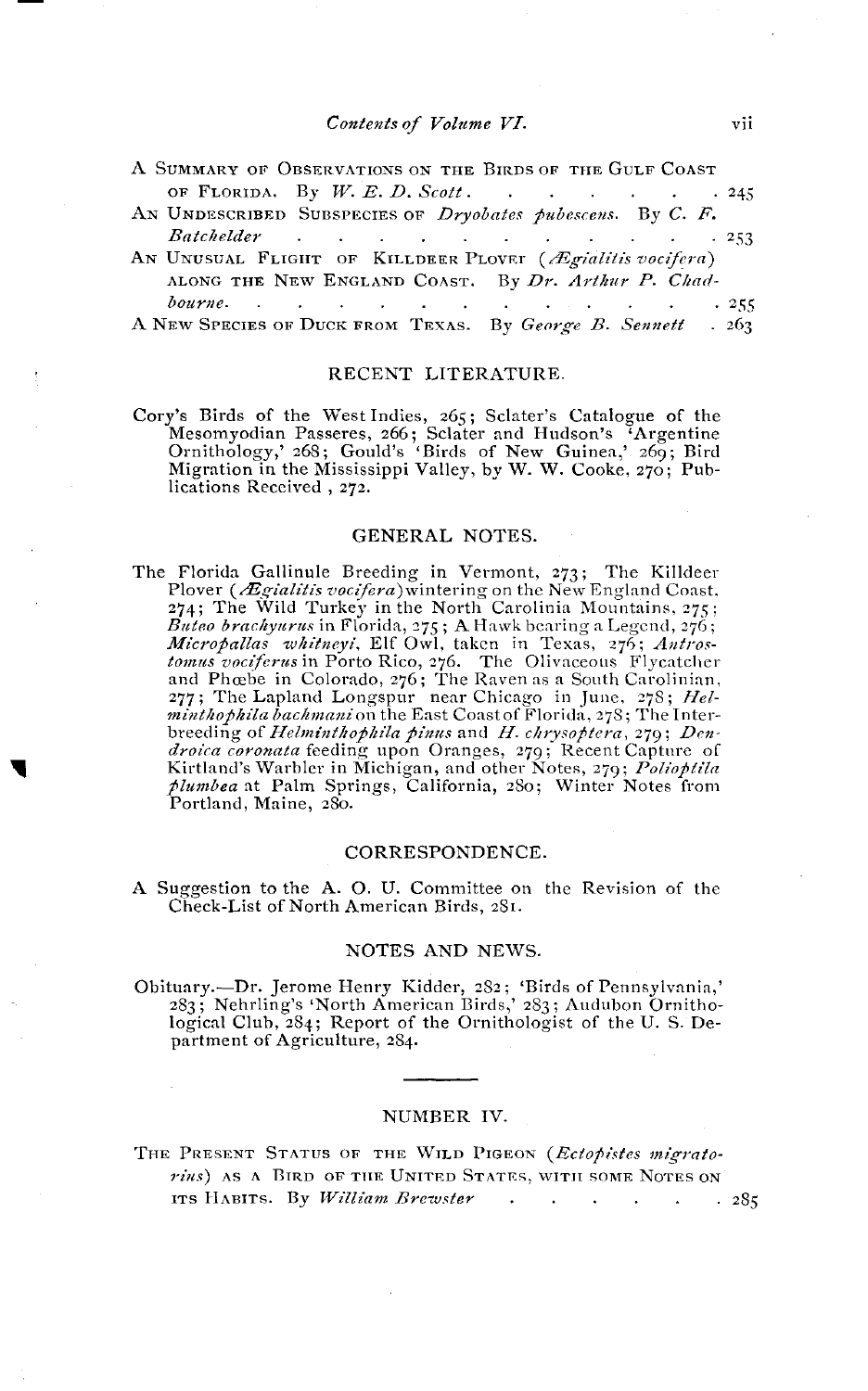#### Contents of Volume VI.

| SOME ACCOUNT OF THE BIRDS OF SOUTHERN GREENLAND, FROM THE                                                                                                                                                                                                                                     |
|-----------------------------------------------------------------------------------------------------------------------------------------------------------------------------------------------------------------------------------------------------------------------------------------------|
| MSS. OF A. HAGERUP. Edited by <i>Montague Chamberlain</i> . 291                                                                                                                                                                                                                               |
| DESCRIPTION OF THE NEST AND EGGS OF Megascops asio maxwelliæ,                                                                                                                                                                                                                                 |
| THE ROCKY MOUNTAIN SCREECH OWL. By Capt. Charles E.                                                                                                                                                                                                                                           |
|                                                                                                                                                                                                                                                                                               |
| NOTES ON BIRDS OBSERVED IN THE VICINITY OF ENGLEWOOD, NEW                                                                                                                                                                                                                                     |
| JERSEY. By Frank M. Chapman 302                                                                                                                                                                                                                                                               |
| NOTES ON THE BLUE-WINGED WARBLER AND ITS ALLIES (Helmintho-                                                                                                                                                                                                                                   |
| phila pinus, H. leucobronchialis, H. lawrencei AND H. chrysop-                                                                                                                                                                                                                                |
| <i>tera</i> ) IN CONNECTICUT. By <i>Edwin H. Eames</i> 305                                                                                                                                                                                                                                    |
| LIST OF THE BIRDS OF FULTON COUNTY, KENTUCKY. By L. Otley                                                                                                                                                                                                                                     |
| $Pindar$ (a) $\cdots$ (b) $\cdots$ (c) $\cdots$ (c) $\cdots$ (c) $\cdots$ (c) $\cdots$ (c) $\cdots$ (c) $\cdots$ (c) $\cdots$ (c) $\cdots$ (c) $\cdots$ (c) $\cdots$ (c) $\cdots$ (c) $\cdots$ (c) $\cdots$ (c) $\cdots$ (c) $\cdots$ (c) $\cdots$ (c) $\cdots$ (c) $\cdots$ (c) $\cdots$ (c) |
| A SECOND SPECIMEN OF CORY'S BITTERN (Botaurus neoxenus). By                                                                                                                                                                                                                                   |
| $W. E. D. Scott$ 317                                                                                                                                                                                                                                                                          |
| A SUMMARY OF OBSERVATIONS ON THE BIRDS OF THE GULF COAST                                                                                                                                                                                                                                      |
| OF FLORIDA. By W. E. D. Scott. 317                                                                                                                                                                                                                                                            |

#### RECENT LITERATURE.

Barrow's Report on the English Sparrow in North America, 326; Davie's Nests and Eggs of North American Birds, 328; Birds<br>through an Opera Glass, 330; Stone's Catalogue of the Musci-<br>capidæ in the collection of the Philadelphia Academy of Natucapinae in the concernor of the Financeiphal Academy of Natural Sciences, 330; Bergtold's List of the Birds of Buffalo and<br>Vicinity, 331; Keyes and Williams's Preliminary Catalogue of<br>the Birds of Iowa, 332; Taylor's Catal American Birds, 333; Gould's Supplement to the Trochilidæ, 334; Publications Recieved, 334.

#### GENERAL NOTES.

A New Duck for Massachusetts. Nomonyx dominicus, 336; Phalarew Duck for *alcohology a tremando and Phalarophs tricolor*, 336; Nesting Habits of<br>the Parrakeet (*Comuns carolinensis*), 336; *Melanerpes carolinus*<br>Eating Oranges, 337; The Fish Crow (*Corvus ossifragus*) in<br>Connecticu ton, D. C., 339; *Troglodytes aëdon*, House Wren, Building in<br>a Hornets' Nest, 339; Birds near Springfield, Massachusetts, 340; Notes from Minnesota, 340; Notes from Wyoming, 341.

#### NOTES AND NEWS.

Obituary.—Eugen Ferdinand von Homeyer, 341; The Seventh Congress of the American Ornithologists' Union, 341; Recent Explorations, 342; A New Publication, 342.

viii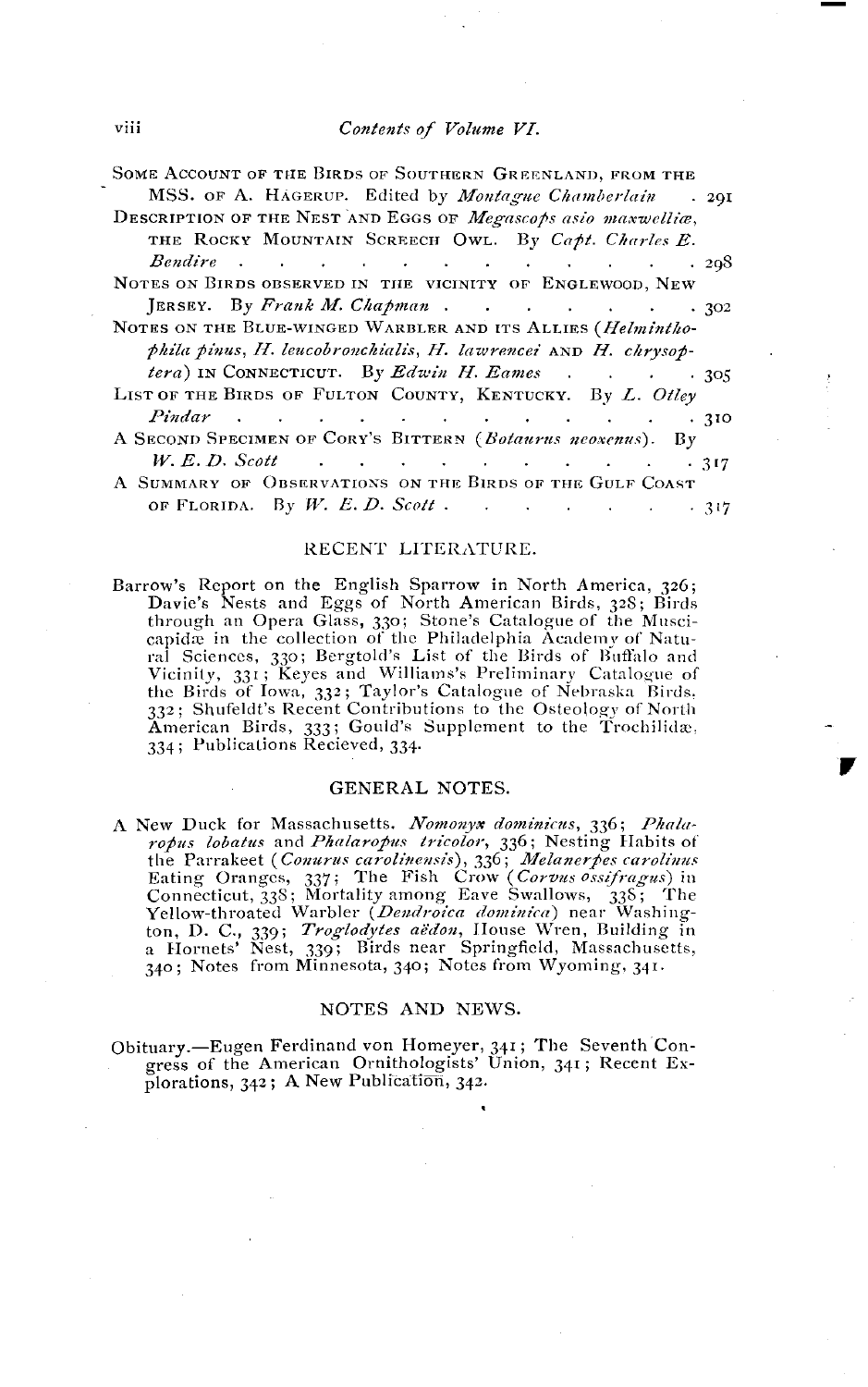## OFFICERS AND STANDING COMMITTEES OF THE AMERICAN ORNITHOLOGISTS' UNION. 1888-89.

|                                                | Expiration of Term. |       |
|------------------------------------------------|---------------------|-------|
| ALLEN, J. A., <i>President</i> November, 1889. |                     |       |
|                                                |                     | 188g. |
| MERRIAM, C. HART, Secretary                    | $\sim$ 6.4 $\pm$    | 1889. |
| DUTCHER, WILLIAM, Treasurer                    | $\sim$              | 1889. |

#### ADDITIONAL MEMBERS OF THE COUNCIL.

| BREWSTER, WILLIAM November, 1889.                                                    |            |       |
|--------------------------------------------------------------------------------------|------------|-------|
|                                                                                      |            | 1889. |
|                                                                                      |            | 1889. |
| HENSHAW, HENRY W $\dots\dots\dots\dots\dots\dots\dots\dots\dots\dots\dots\dots\dots$ | $\sim$ 6   | 1889. |
|                                                                                      |            | 1880. |
| MCILWRAITH, THOMAS                                                                   | $\sim$ 4.4 | 1889. |
|                                                                                      |            | 1880  |

#### EDITORIAL STAFF OF 'THE AUK.'

| BATCHELDER, C. F., Associate Editor | 1889. |
|-------------------------------------|-------|

#### COMMITTEES.

Committee on Publications.

ALLEN, J. A., Chairman. COUES, ELLIOTT. RIDGWAY, ROBERT, Secretary. MERRIAM, C. HART. BREWSTER, WILLIAM.

Committee of Arrangements for the Meeting of 1889.

ALLEN, J. A., Chairman. ELLIOT, D. G. DUTCHER, WILLIAM. MERRIAM. C. HART. RIDGWAY, ROBERT.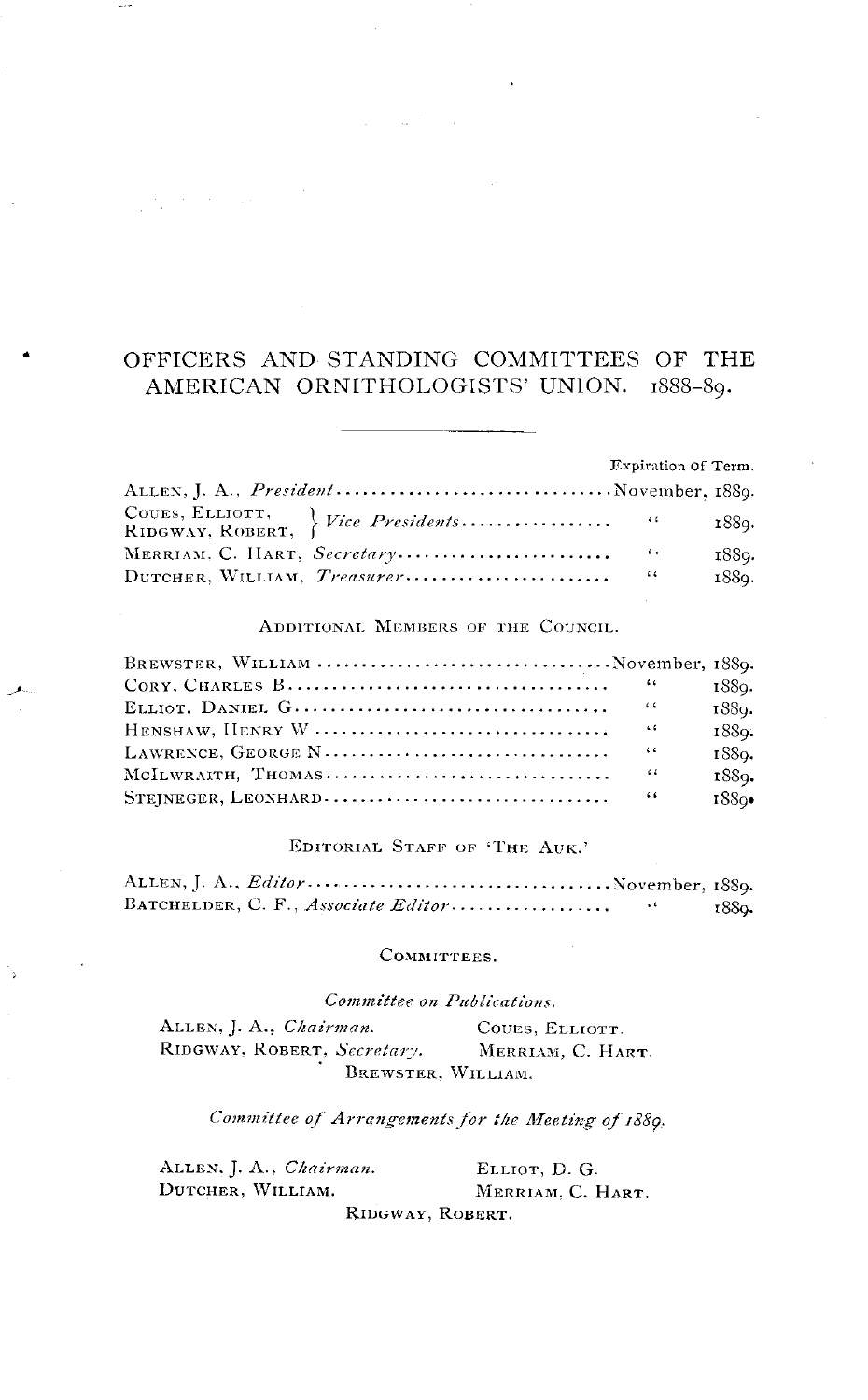#### Active Members.

## MEMBERS OF THE AMERICAN ORNITHOLOGISTS' UNION. DECEMBER, 1888.

#### ACTIVE MEMBERS.

#### [Omission of date indicates a Founder.]

Date of

Ã.

| ALDRICH, Hon. CHARLES, Webster City, Iowa                                   |  |
|-----------------------------------------------------------------------------|--|
| ALLEN, J. A., Am. Mus. Nat. Hist., 77th St. and 8th Ave., New York          |  |
|                                                                             |  |
|                                                                             |  |
| * BAIRD, Prof. SPENCER F., Washington, D. C                                 |  |
| BARROWS, Prof. W. B., Dept. of Agriculture, Washington, D. C. $\ldots$ 1883 |  |
|                                                                             |  |
|                                                                             |  |
| BENDIRE, Capt. CHARLES E., U. S. A., Smiths. Inst., Washington,             |  |
|                                                                             |  |
| BICKNELL, EUGENE P., P. O. Box 2958, New York City                          |  |
|                                                                             |  |
|                                                                             |  |
|                                                                             |  |
| CHAMBERLAIN, MONTAGUE, 5 Somerset St., Boston, Mass -                       |  |
| CHAPMAN, FRANK M., Am. Mus. Nat. Hist., 77th St. and 8th Ave.,              |  |
|                                                                             |  |
|                                                                             |  |
|                                                                             |  |
| † Coues, Dr. ELLIOTT, Smiths. Inst., Washington, D.C                        |  |
|                                                                             |  |
|                                                                             |  |
| DWIGHT, JONATHAN, Jr., 2 East 34th St., New York City 1886                  |  |
| ELLIOT, DANIEL G., Am. Mus. Nat. Hist., 77th St. and 8th Ave., New          |  |
|                                                                             |  |
| FISHER, Dr. ALBERT K., Dept. of Agriculture, Washington, D. C -             |  |
|                                                                             |  |
|                                                                             |  |
| GILL, Prof. THEODORE N., Smiths. Inst., Washington, D. C 1883               |  |
|                                                                             |  |
| GRINNELL, Dr. GEORGE B., 'Forest and Stream' Office, New York City, 1883    |  |
| HENSHAW, HENRY W., Bureau of Ethnology, Washington, D. C1883                |  |
| *HOLDER, Dr. J. B., Am. Mus. Nat. Hist., New York City $-$                  |  |
| JEFFRIES, Dr. J. AMORY, 91 Newbury St., Boston, Mass1883                    |  |
| LANGDON, Dr. F. W., 65 West 7th St., Cincinnati, O 1887                     |  |
| LAWRENCE, GEORGE N., 45 East 21st St., New York City 1883                   |  |
| LAWRENCE, NEWBOLD T., 51 Liberty St., New York City1883                     |  |

\*Deceased. +Life Member.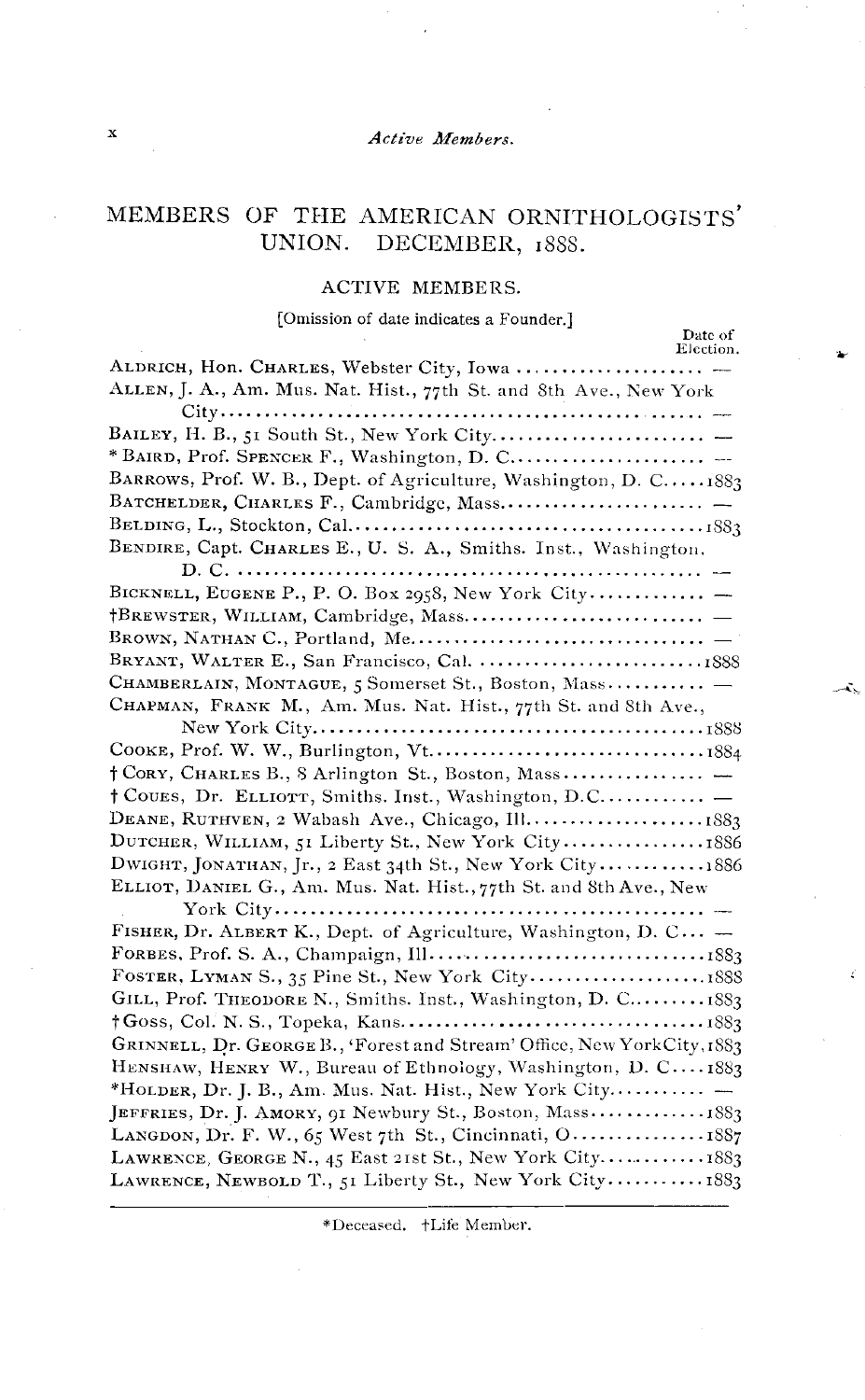### Honorary Members.

| MEARNS, Dr. EDGAR A., U. S, A., Fort Snelling, Minn                   |
|-----------------------------------------------------------------------|
| MERRIAM, Dr. C. HART, Dept. of Agriculture, Washington, D. C $\equiv$ |
| † MERRILL, Dr. JAMES C., U. S. A., Frankford Arsenal, Philadelphia,   |
|                                                                       |
| NEHRLING, H., 815 North Ave., Milwaukee, Wis1883                      |
|                                                                       |
| PRENTISS, Dr. D. W., 1101 14th St., N. W., Washington, D. C $\equiv$  |
|                                                                       |
| RIDGWAY, ROBERT, Smiths. Inst., Washington, D. C                      |
| ROBERTS, Dr. THOMAS S., 27 N. 8th St., Minneapolis, Minn 1883         |
|                                                                       |
| SAUNDERS, WM. E., 188 Dundas St., London, Ontario, Can 1883           |
|                                                                       |
| SENNETT, GEORGE B., Am. Mus. Nat. Hist., 77th St. and 8th Ave.,       |
|                                                                       |
| SHUFELDT, Dr. ROBERT W., U. S. A., Fort Wingate, N. M                 |
| STEJNEGER, Dr. LEONHARD, Smiths. Inst., Washington, D. C 1884         |
| †TRUMBULL, GURDON, 970 Asylum St., Hartford, Conn 1888                |
|                                                                       |
| WIDMANN, M. OTTO, 3826 So. Broadway, St. Louis, Mo 1884               |

#### HONORARY MEMBERS.

| Date of<br>Election.                                                    |
|-------------------------------------------------------------------------|
| BOCAGE, Prof. J. V. BARBOZA DU, Royal Museum, Lisbon, Portugal 1883     |
| BURMEISTER, Dr. HERMANN VON, Director National Museum, Buenos           |
|                                                                         |
| CABANIS, Prof. Dr. JEAN, Alte Jacobstrasse, 103a, Berlin, Germany. 1883 |
| DRESSER, HENRY E., Topclyffe Grange, Farnborough, Beckenham,            |
|                                                                         |
| FINSCH, Dr. OTTO, Delminhorst, near Bremen, Germany  1883               |
| GÄTKE, HEINRICH. Heligoland, via Bremen, Germany1884                    |
| GIGLIOLI, Dr. HENRY HILLYER, Royal Superior Institute, Florence,        |
|                                                                         |
| GUNDLACH, Dr. JUAN. Ingenio Fermina, Bemba, Cuba1883                    |
| GURNEY, JOHN HENRY, Northrepps Hall, Norwich, England 1883              |
| HARTLAUB, Dr. GUSTAV, Bremen, Germany1883                               |
|                                                                         |
| HUXLEY, Prof. THOMAS H., 4 Marlborough Place, Abbey Road, Lon-          |
|                                                                         |
|                                                                         |
| MILNE-EDWARDS, Prof. ALPHONSE, Rue Cuvier, 57, Paris1883                |
| NEWTON, Prof. ALFRED, University of Cambridge, England 1883             |
| PARKER, Prof. WILLIAM KITCHEN, Crowland, Trinity Road, Upper            |
|                                                                         |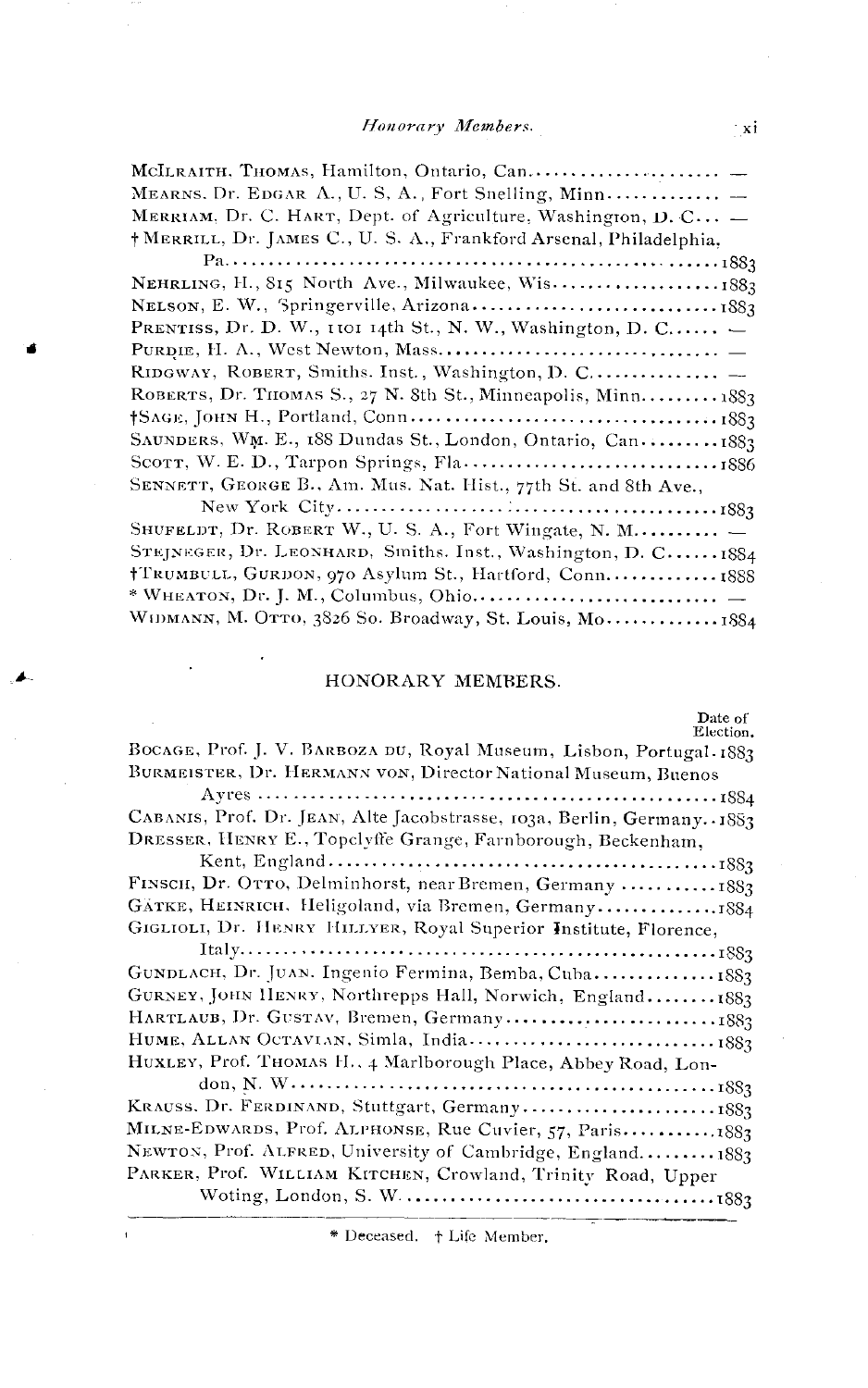PELZELN, Dr. AUGUST VON, 13, Royal Zoöl. Museum, Vienna....... 1883 SALVADORI, Prof. Count TOMMASO, Royal Zoöl. Museum, Turin,

| SALVIN, OSBERT, Hawksfold, Fernhurst, Haslemere, England1883 |
|--------------------------------------------------------------|
| SAUNDERS, HOWARD, 7 Radnor Place, Hyde Park, London, W 1884  |
|                                                              |
| SCLATER, Dr. PHILIP LUTLEY, 3 Hanover Sq., London, W 1883    |
| SEEBOHM, HENRY, 6 Tenterden St., Hanover St., London, W1884  |
| SHARPE, RICHARD BOWDLER, British Museum, South Kensington,   |
|                                                              |
| TACZANOWSKI, Dr. W., University, Warsaw, Russia1884          |
| WALLACE, Prof. ALFRED RUSSEL, Nutwood Cottage, Frith IIill,  |

#### CORRESPONDING MEMBERS.

Date of Election BALDAMUS, Dr. EDUARD, Moritzwinger, No. 7, Halle, Germany...... 1884 BERLEPSCH, Count HANS VON, Münden, Germany...................1883 BLASIUS, Dr. WILHELM, Brunswick, Germany...........................1884 \*BOGDANOW, Prof. Dr. MODEST N., University of Moscow, Moscow, 1884 BROOKS, W. E., Milton, Ontario, Canada... .............................1886 BULLER, Sir WALTER LAWRY, 8 Victoria Chambers, Victoria St., BUREAU, Dr. Louis, Ecole de Médicine, Nantes, France............ 1884 BUTLER, Lieut.-Col. E. A., Herringfleet Hall, Lowestoft, England .. 1884 COLLETT, Prof. ROBERT, Zoölogical Museum, Christiania, Norway .1883 CORDEAUX, JOHN, Great Cotes, Ulceby, Lincolnshire, England......1884 DALGLEISH, JOHN J., 8 Athole Crescent, Edinburgh, Scotland.......1883 DUBOIS, Dr. ALPHONSE, Museum Nat. History, Brussels............. 1884 Ducks, Prof. ALFREDO, Colegio del Estado, Guanajuato, Mexico.... t884 FIELDEN, Lieut.-Col. H. W., West House, Wells, Norfolk, Eng-FERRARI-PEREZ, Prof. FERNANDO, Naturalist Mexican Geol. Expl. FREKE, PERCY EVANS, Rosemount, Dundrum, County Dublin, Ire-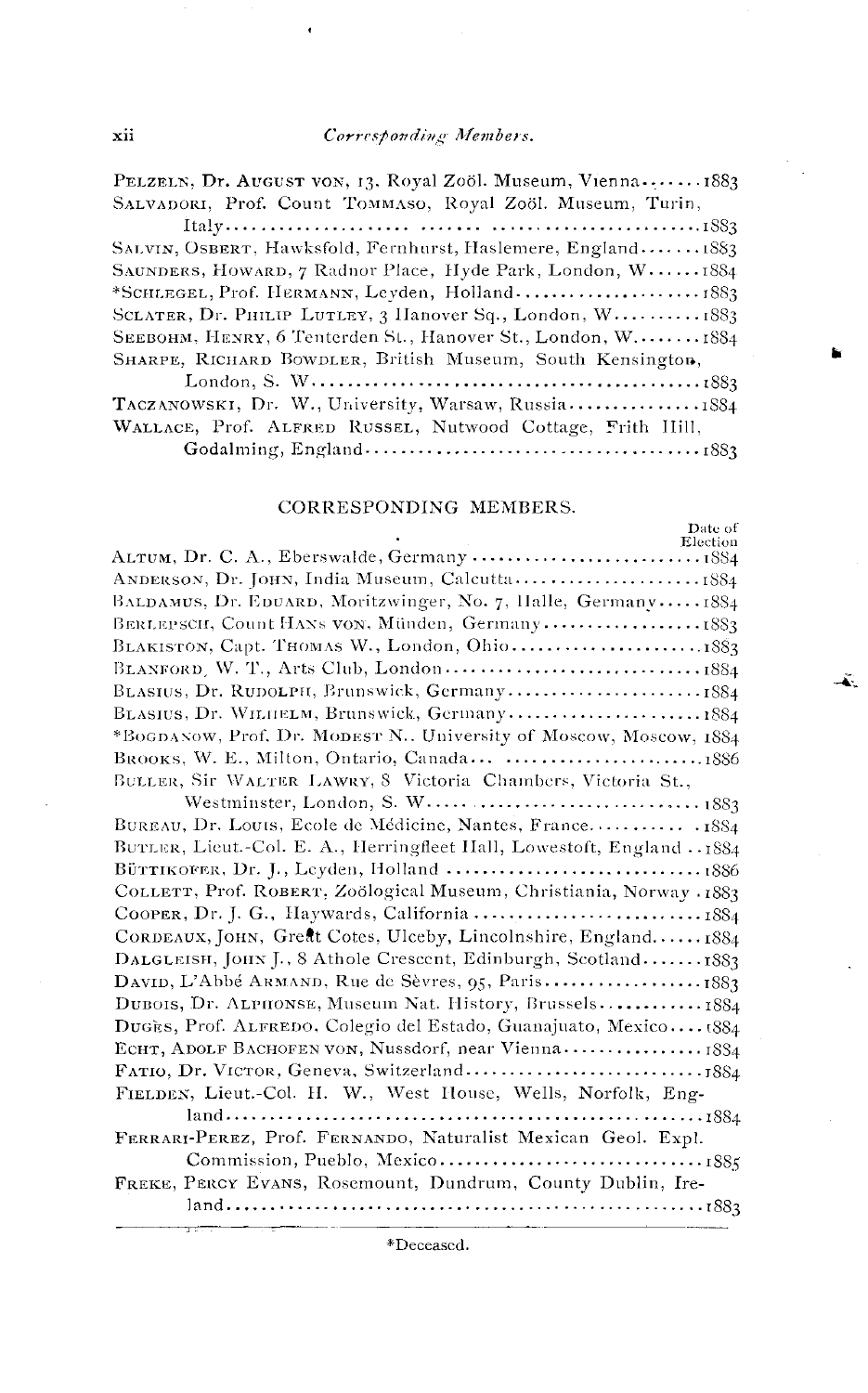$\ddot{\phantom{0}}$ 

| GADOW, Dr. HANS, The New Museums, Cambridge, England 1884              |
|------------------------------------------------------------------------|
|                                                                        |
| GODMAN, F. DU CANE, 10 Chandos Street, Cavendish Sq., London. 1883     |
| GODWIN-AUSTEN, Lieut.-Col. II. H., Shalford House, Guilford. Eng-      |
|                                                                        |
| GRANDIDIER, ALFRED, 6 Rond-Point des Champs Elysées, Paris1883         |
| GURNEY, JOHN HENRY, Jr., Keswick Hall, Norwich, England 1883           |
| *HAAST, Dr. JULIUS VON, Christ-church. New Zealand1884                 |
| HARGITT, EDWARD, Broadwater Lodge, Broadwater, Worthing,               |
|                                                                        |
| HARTING, JAMES EDWARD, Linnæan Society, Burlington House, Pic-         |
|                                                                        |
| HARVIE-BROWN, JOHN A., Dunipace House, Larbert, Stirlingshire,         |
|                                                                        |
|                                                                        |
|                                                                        |
|                                                                        |
|                                                                        |
| KRÜPER, Dr. THEOBALD J., University Museum, Athens, Greece 1884        |
| LAYARD, E. L., II. B. M. Consul, Noumea, New Caledonia  1884           |
| MACFARLANE, ROBERT, Winnipeg, Manitoba 1886                            |
| MADARÁSZ, Dr. JULIUS VON, National Museum, Budapest, Hungary, 1884     |
| MALMGREN, Dr. A. J., University, Helsingfors, Finland.  1884           |
| *MARSCHALL, Graf A. F., Wallzeil, 33, Vienna 1884                      |
|                                                                        |
|                                                                        |
|                                                                        |
|                                                                        |
|                                                                        |
| NICHOLSON, FRANK, 62 Fountain St., Manchester, England  1884           |
| OATES, E. W., 6 Tenterden St., Hanover Sq., London 1884                |
| OUSTALET, Dr. EMILE, Jardin des Plantes. 55 Rue de Buffon. Paris. 1883 |
|                                                                        |
|                                                                        |
| * PRJEVALSKI, General N. M., Acad. of Science, St. Petersburg.         |
|                                                                        |
|                                                                        |
| RAMSEY, E. P., Sydney, New South Wales, Australia1884                  |
| REICHENOW, Dr. ANTON, Königl. Mus. für Naturkunde, 43 Invaliden        |
|                                                                        |
|                                                                        |
| SELYS-LONGSCHAMPS, Baron EDMOND DE, Liége, Belgium1884                 |
|                                                                        |
| SHALOW, Dr. HERMAN, 31 Paul Str., N. W., Berlin, Germany1884           |
| SHELLEY, Capt. G. E., 6 Tenterden St., Hanover Sq., London  1884       |
| * STEVENSON, HENRY, Unthank's Road, Norwich, England1884               |
|                                                                        |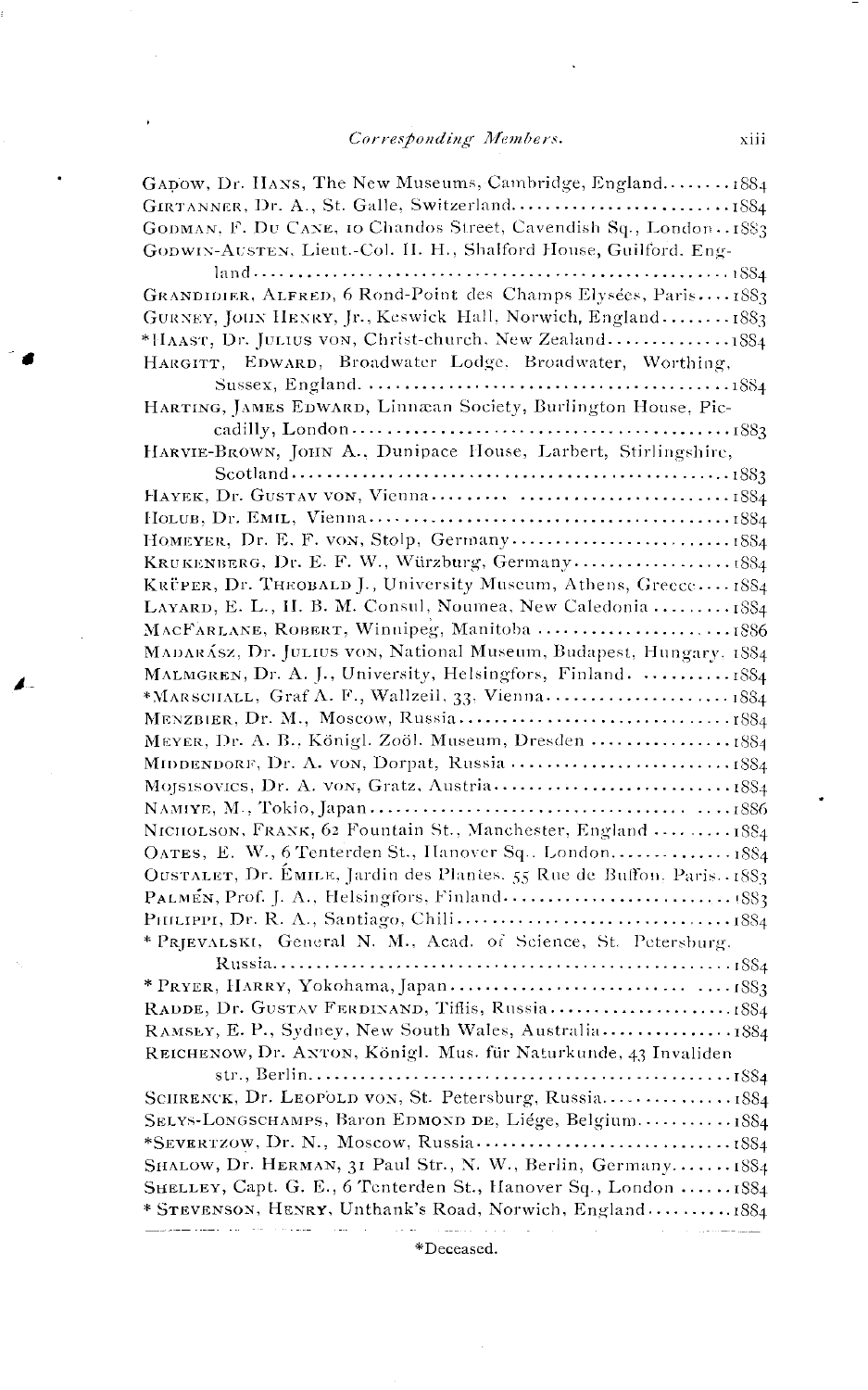#### Associate Members.

THEEL, Dr. HJALMAR, University of Upsala, Upsala, Sweden ....... 1884 TRISTRAM, Rev. Canon II. B., The College, Durham, England......1884 TSCHUSI ZU SCHMIDHOFFEN, Count VICTOR RITTER VON, near Hal-

| WHARTON, HENRY T., 39 St. George's Road, Kilburn, London, N. W. 1884 |  |
|----------------------------------------------------------------------|--|
| ZELEDON, Sr. Don José C., San José, Costa Rica 1884                  |  |

#### ASSOCIATE MEMBERS.

| Date of<br>Election.                                               |  |
|--------------------------------------------------------------------|--|
| ADNEY, E. T., Am. Mus. Nat. Hist., 77th St. and 8th Ave., New York |  |
|                                                                    |  |
|                                                                    |  |
| ALLEN, Dr. CHARLES S., 21 E. 28th St., New York City1888           |  |
|                                                                    |  |
| AMERY, CHARLES F., Forest and Stream Pub. Co., 318 Broadway,       |  |
|                                                                    |  |
|                                                                    |  |
|                                                                    |  |
|                                                                    |  |
|                                                                    |  |
|                                                                    |  |
|                                                                    |  |
|                                                                    |  |
|                                                                    |  |
|                                                                    |  |
| BANGS, E. A., 31 Pemberton Sq., Boston, Mass1884                   |  |
| BANGS, OUTRAM, 31 Pemberton Sq., Boston, Mass1884                  |  |
|                                                                    |  |
| BARNARD, JOB, 500 5th St., N. W., Washington, D. C1886             |  |
|                                                                    |  |
| BEARD, DANIEL C., 191 Broadway, New York City1887                  |  |
|                                                                    |  |
| BENNER, FRANKLIN, 16 South 4th St., Minneapolis, Minn1883          |  |
| BENSON, Lieut. H. C., U. S. A., West Point, N. Y1886               |  |
| BERIER, DELAGNEL, Bay Ridge, Kings Co., N. Y1885                   |  |
| BISHOP, Dr. Louis B., Box 235, New Haven, Conn 1885                |  |
|                                                                    |  |
| BOND, FRANK, Cheyenne. Wyoming Territory1887                       |  |
| BRANDRETH, FRANKLIN, Sing Sing, N. Y1886                           |  |
|                                                                    |  |
| BRODIE, Dr. WILLIAM, 325 Parliament St., Toronto, Can 1885         |  |
| BROWN, HERBERT, Tucson, Arizona1885                                |  |
|                                                                    |  |
|                                                                    |  |
|                                                                    |  |
| CHADBOURNE, Dr. ARTHUR P., Cambridge, Mass1883                     |  |

\*Deceased.

Ł.

xiv

N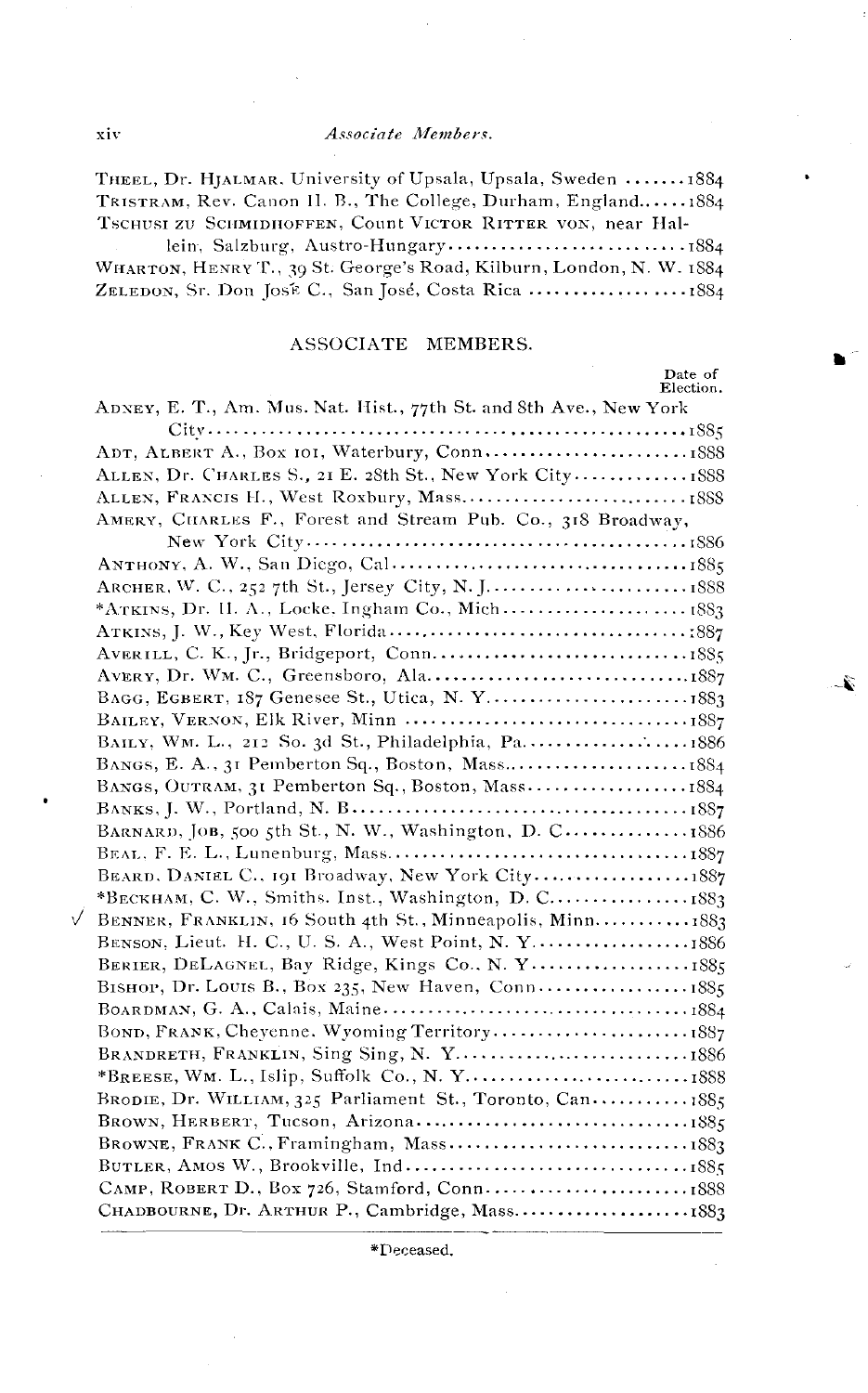| CHAMBERLAIN, C. W., 51 Lincoln St., Boston, Mass1885                     |
|--------------------------------------------------------------------------|
|                                                                          |
|                                                                          |
|                                                                          |
|                                                                          |
|                                                                          |
| COLBY, EDWARD A., 4130 Drexel Boulevard, Chicago, Ill.  1886             |
|                                                                          |
| COLLINS, Capt. J. W., Smiths. Inst., Washington, D. C 1888               |
|                                                                          |
| CONKLIN, WM. A., Director of Menagerie, Central Park, New York           |
|                                                                          |
|                                                                          |
| COUES, ELLIOTT BAIRD, Care Dr. E. COUES, Smiths. Inst., Washing-         |
|                                                                          |
|                                                                          |
|                                                                          |
|                                                                          |
| DAENZER, CARL, 13 No. 3d St., St. Louis, Mo1888                          |
|                                                                          |
|                                                                          |
|                                                                          |
|                                                                          |
|                                                                          |
|                                                                          |
| DRAKE, JOHN N., Mutual Life Ins. Co., 32 Nassau St., New York City. 1886 |
|                                                                          |
|                                                                          |
| DUTCHER, BASIL HICKS, 51 Liberty St., New York City 1886                 |
|                                                                          |
|                                                                          |
| EDDY, N. A., 509 North Grant St., Bay City, Michigan 1885                |
|                                                                          |
| ELLIOTT, S. LOWELL, 466 8th St., So. Brooklyn, N. Y1888                  |
|                                                                          |
|                                                                          |
|                                                                          |
|                                                                          |
|                                                                          |
|                                                                          |
|                                                                          |
| FISHER, WM. HUBBELL, 12 Wiggins Block, Cincinnati, Ohio 1883             |
| FLINT, H. W., Yale National Bank, New Haven, Conn1888                    |
| FORBUSH, EDW. H., 424 Main St., Worcester, Mass1887                      |
| Fox, Dr. Wm. H., 1517 L. St., Washington, D. C1885                       |
| FURNESS, WALTER ROGERS, Wallingford, Delaware Co., Pa.  1888             |
|                                                                          |
|                                                                          |

◢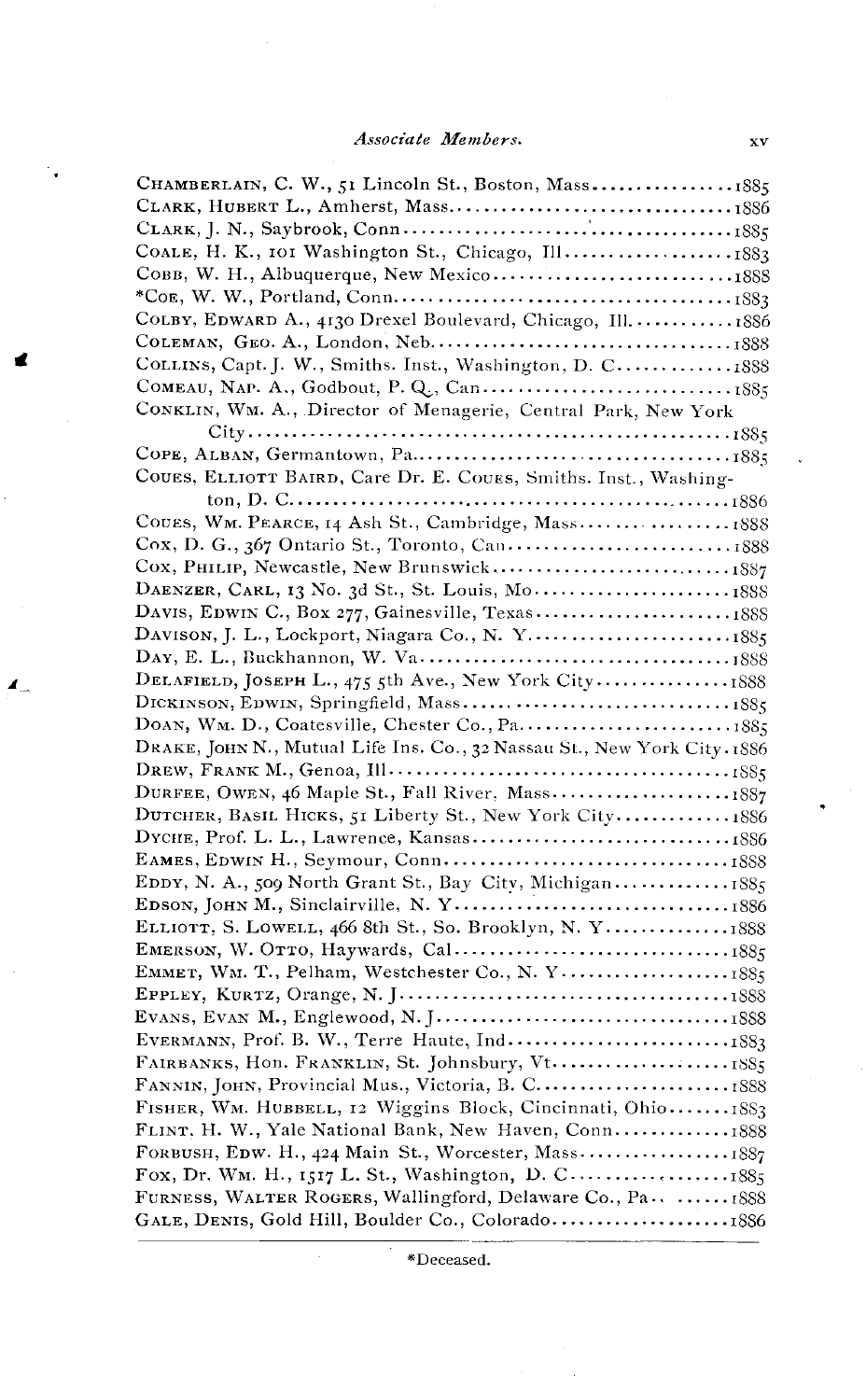۱.

 $\sim$   $\tilde{\mathbf{K}}$  .

| GAULT, B. F., 878 Washington Building, Chicago, Ill1885          |  |
|------------------------------------------------------------------|--|
| GESNER, Rev. A. H., 22 East 131st St., New York City1885         |  |
|                                                                  |  |
| GOODALE, Jos. L., 8 Craigie St., Cambridge, Mass1885             |  |
|                                                                  |  |
| GRANT, U. S., 200 West 19th St., Minneapolis, Minn1885           |  |
| GREEN, MORRIS M., Dept. Agl., Washington, D. C1887               |  |
| GREGG, Dr. WM. H., 143 West 21st St., New York City 1885         |  |
|                                                                  |  |
|                                                                  |  |
|                                                                  |  |
| HASBROUCK, EDWIN M., 138 So. Salina St., Syracuse, N. Y 1887     |  |
| HAUPT, LOUIS, 61 Liberty St., New York City   1888               |  |
| HAWLEY, A. H., 670 President St., Brooklyn, N. Y. 1886           |  |
|                                                                  |  |
|                                                                  |  |
|                                                                  |  |
| HENDRICKSON, W. F., Care the B. B. C. Co., 860 Broadway, New     |  |
|                                                                  |  |
| HICKS, GEO. J., New Brighton, Richmond Co., N. Y1887             |  |
| HICKS, HENRY, Westbury Station, Queens Co., N. Y 1888            |  |
|                                                                  |  |
| HIGGINS, ALGERNON S., 1227 Fulton St., Brooklyn, N.Y 1888        |  |
|                                                                  |  |
| HOLMES, E. S., D. D. S., 103 Ottawa St., Grand Rapids, Mich 1885 |  |
|                                                                  |  |
| HOLZINGER, JOHN M., (Curator Museum) State Normal School, Win-   |  |
|                                                                  |  |
| HORNADAY, W. T., U. S. Nat. Mus., Washington, D. C 1888          |  |
|                                                                  |  |
|                                                                  |  |
|                                                                  |  |
|                                                                  |  |
|                                                                  |  |
|                                                                  |  |
|                                                                  |  |
|                                                                  |  |
|                                                                  |  |
| JAMES, HOWARD K., Courant Building, Hartford, Conn 1888          |  |
|                                                                  |  |
|                                                                  |  |
|                                                                  |  |
| JENNINGS. ALLEN H., 201 Oak Ave., Baltimore, Md1886              |  |
|                                                                  |  |
|                                                                  |  |
|                                                                  |  |
| JOHNSON, Prof. O. B., Seattle, Washington Territory1885          |  |

\*Deceased.

Ñ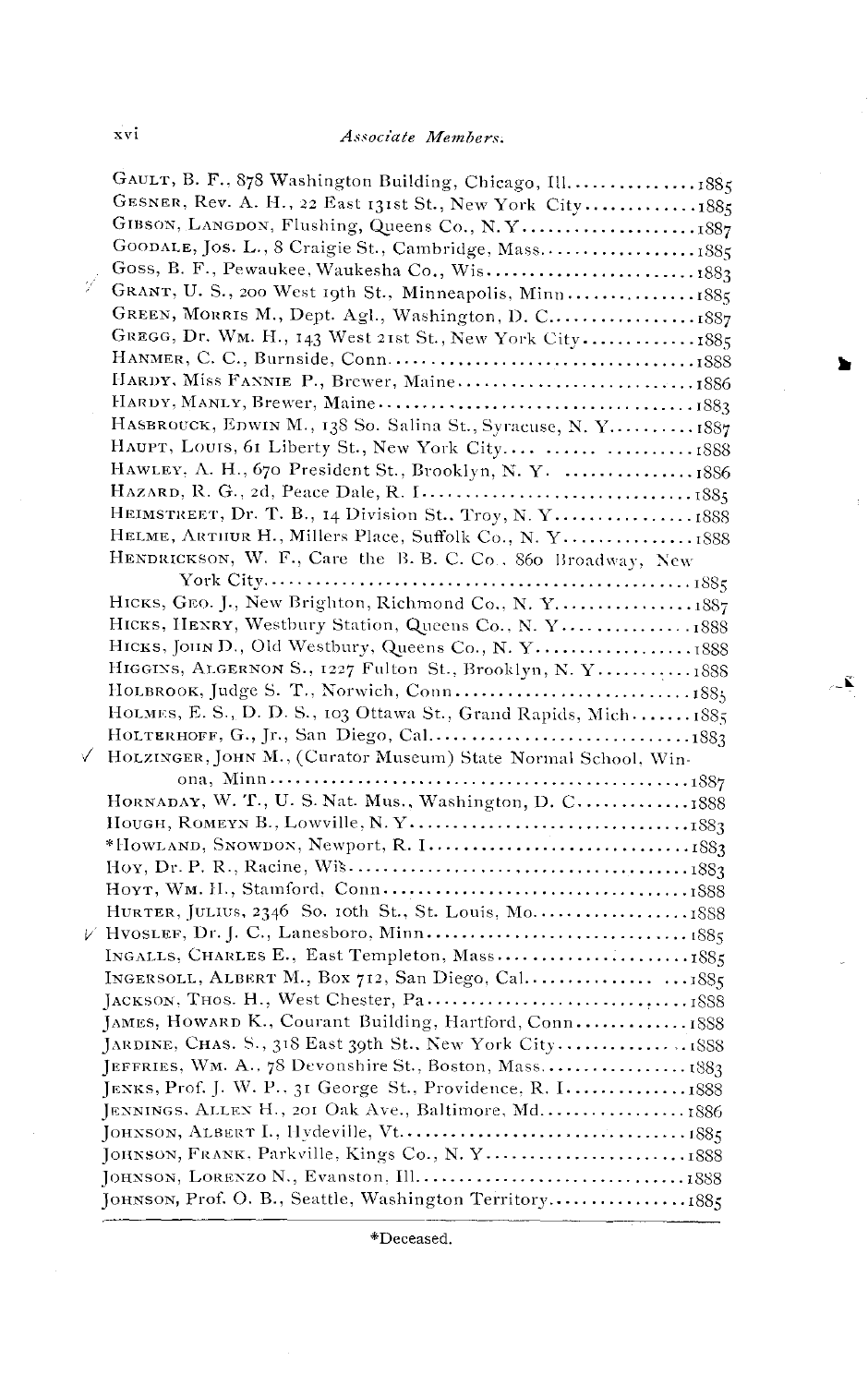$\ddot{\phantom{a}}$ 

 $\mathcal{F}^k$ 

| JORDAN, A. H. B., Willsborough, Essex Co., N. Y 1888                |  |
|---------------------------------------------------------------------|--|
|                                                                     |  |
|                                                                     |  |
| KENDALL, W. C., Freeport, Cumberland Co., Me1886                    |  |
|                                                                     |  |
| KING, Miss ELLEN, Great Neck, Queens Co., N. Y1888                  |  |
| KING, GEORGE GORDON, Newport, R. I1888                              |  |
| KNOWLTON, F. H., U. S. Nat. Mus., Washington, D. C 1883             |  |
| Конн, Gustave, 14 Carondelet St., New Orleans, La 1886              |  |
|                                                                     |  |
|                                                                     |  |
|                                                                     |  |
| LAWRENCE, FRANK M., Moriches P. O., Suffolk Co., N. Y 1888          |  |
| LAWRENCE, ROBT. B., Mills Building, New York City1883               |  |
| LAWRENCE, WM. M., 51 Liberty St., New York City1888                 |  |
|                                                                     |  |
|                                                                     |  |
|                                                                     |  |
|                                                                     |  |
| LUCAS, FREDERIC A., U. S. Nat. Mus., Washington, D. C 1888          |  |
| MABBETT, GIDEON, Rodney, Jefferson Co., Miss1888                    |  |
|                                                                     |  |
|                                                                     |  |
| MARLATT, CHAS. LESTER, Manhattan, Kansas1888                        |  |
| MARSHALL, ALFRED, 43 Dey St., New York City1886                     |  |
|                                                                     |  |
|                                                                     |  |
| MERRIAM, Miss FLORENCE A., Locust Grove, Lewis Co., N. Y1885        |  |
|                                                                     |  |
| METCALFE, WM. C., 21 Cortlandt St., New York City 1886              |  |
|                                                                     |  |
| MILLER, Mrs. OLIVE THORNE, 236 Greene Ave., Brooklyn, N. Y 1887     |  |
| MINOT, H. D., Care of St. Paul, Minneapolis and Manitoba R. R. Co., |  |
|                                                                     |  |
| MOORE, J. PERCY. 1931 Judson Place, Philadelphia, Pa 1886           |  |
| MORCOM, G. FREAM, 870 North Park Ave., Chicago, Ill1886             |  |
|                                                                     |  |
|                                                                     |  |
| MORTIMER, BENJAMIN, Box 216, Sandford, Fla 1888                     |  |
| MURDOCH, JOHN, Smiths. Inst., Washington, D. C1883                  |  |
| NICHOLAS, GEORGE LAWRENCE, Mt. Sinai Hospital, Lexington Ave.,      |  |
|                                                                     |  |
| NORRIS, J. PARKER, 723 Walnut St., Philadelphia, Pa1886             |  |
| NORTON, RICHARD, Cambridge, Mass1888                                |  |
|                                                                     |  |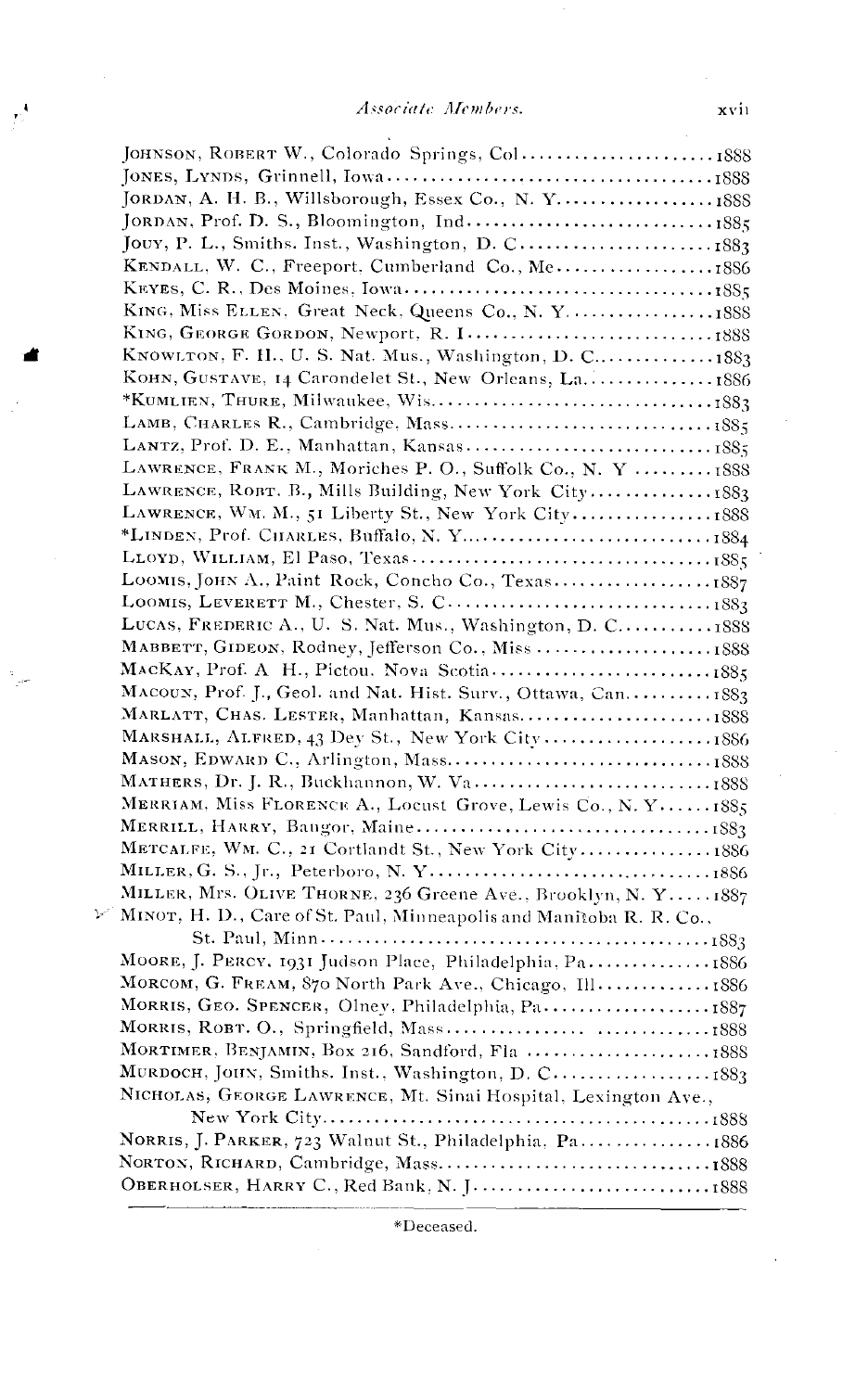$\epsilon_v$ 

Ň,

έb

 $\ddot{\phantom{0}}$ 

| PAINE, AUGUSTUS G., Jr., Champlain Fibre Co., Willsborough, N.Y.1886                                                 |  |
|----------------------------------------------------------------------------------------------------------------------|--|
|                                                                                                                      |  |
| PALMER, WM., U. S. Nat. Mus., Washington, D. C1888                                                                   |  |
| PANNEPACKER, D. E., 2513 No. 12th St., Philadelphia, Pa 1888                                                         |  |
| PARK. AUSTIN F., 31 Boardman Building, Troy, N. Y 1885                                                               |  |
| PARKER, HARRY G., Chester, Delaware Co., Pa1886                                                                      |  |
|                                                                                                                      |  |
|                                                                                                                      |  |
|                                                                                                                      |  |
|                                                                                                                      |  |
| PIERS, ARTHUR, 288 St. James St., Montreal, Can1888                                                                  |  |
|                                                                                                                      |  |
| PLEASANTS, J. H., Jr., 606 Cathedral St., Baltimore, Md 1888                                                         |  |
|                                                                                                                      |  |
|                                                                                                                      |  |
|                                                                                                                      |  |
|                                                                                                                      |  |
|                                                                                                                      |  |
|                                                                                                                      |  |
|                                                                                                                      |  |
| RICHARDS, JOHN BION, 8 Barnaby St., Fall River, Mass 1888                                                            |  |
| RICHARDSON, JENNESS, Am. Mus. Nat. Hist., New York City 1888                                                         |  |
| RICHMOND, CHAS. W., U. S. Geol. Surv., Washington, D. C 1888                                                         |  |
|                                                                                                                      |  |
|                                                                                                                      |  |
| RILEY, Prof. C. V., U. S. Entomologist, Washington. D. C 1885                                                        |  |
|                                                                                                                      |  |
| ROBBINS, WM. A., 178 Garfield Place, Brooklyn, N. Y 1888                                                             |  |
| ROBERTS, W. F., 503 E St., N. W., Washington, D. C 1888                                                              |  |
| ROOSEVELT, THEODORE, Oyster Bay, Queens Co., N. Y 1888                                                               |  |
|                                                                                                                      |  |
| SAGE, HENRY M., 1010 Chapel St., New Haven, Conn1885                                                                 |  |
|                                                                                                                      |  |
|                                                                                                                      |  |
| SEITER, PHIL. J., 44 So. Main St., Waterbury, Conn.  1888                                                            |  |
|                                                                                                                      |  |
| SHORES, Dr. E. I., Soldiers' Home, Hampton, Va.  1883                                                                |  |
| SLADE, JOHN A., 1134 Herkimer St., Brooklyn, N. Y 1888                                                               |  |
|                                                                                                                      |  |
| SMITH, HORACE G., Jr., 2918 Lafayette St., Denver, Col 1888                                                          |  |
| SMITH, Dr. HUGH M., U. S. Nat. Mus., Washington, D. C 1886                                                           |  |
|                                                                                                                      |  |
|                                                                                                                      |  |
|                                                                                                                      |  |
| SPELMAN, H. M., 62 Sparks St., Cambridge, Mass1883                                                                   |  |
|                                                                                                                      |  |
| na<br>De la composición de la construcción de la composición de la construcción de la construcción de la construcció |  |
|                                                                                                                      |  |

\*Deceased.

 $\sim$ 

 $\bar{a}$